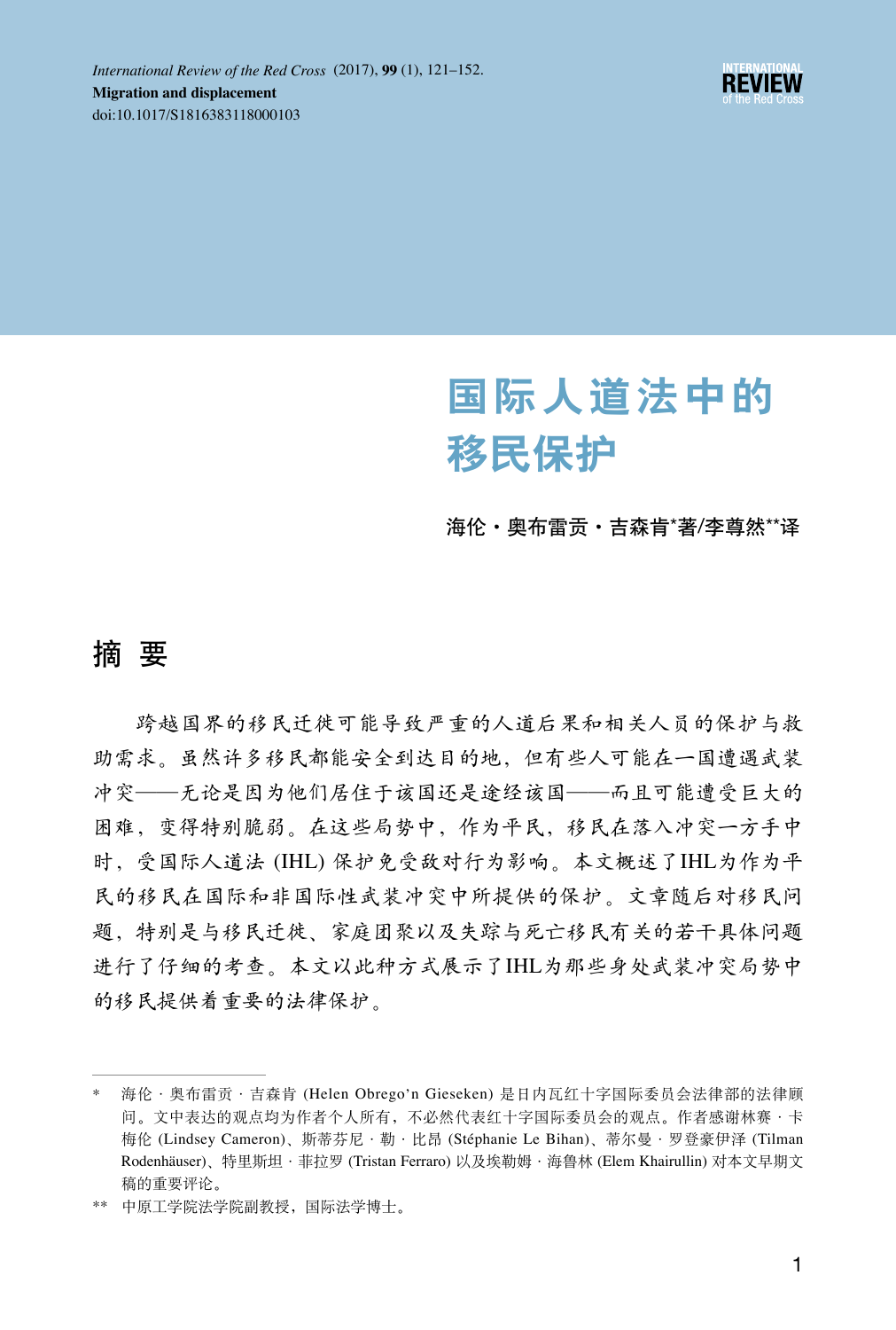关键词:法律框架;国际人道法;国际人权法;国际难民法;移民;难 民;无国籍人。

> ······· ·······

# 引 言

包括阿富汗、中非共和国、刚果民主共和国、索马里、南苏丹和叙利亚 在内的世界各地的武装冲突不断给全体居民带来的巨大苦难,引发越来越多 的人口在国内颠沛流离甚至逃至国外。截止2015年底,世界范围内因武装冲 突、其他暴力局势、迫害或者侵犯人权所导致的被迫离开家园的难民、寻求 避难者以及国内流离失所者总数已经前所未有地达到了6530万人。<sup>1</sup> 在2015 年,移民<sup>2</sup> ——一个涵盖多种人员的词汇,包括作为国际难民法中特定法律 类别的难民在内——在全世界范围内总数已达2.44亿人。<sup>3</sup>在 (无论被迫还是 自愿) 离开其原籍国或者习惯居所地国的移民当中,许多人都身处正在经历 武装冲突的第三国。在这些局势中,移民同其他平民居民一样饱经凄苦。他 们受到敌对行为的影响,可能与其家庭失去联系或者死亡,其归宿或下落经 常无迹可寻。作为外国人,他们格外脆弱,难以获得基本的服务,或者人身 自由受到限制。他们还可能面临被遣返回其原籍国或者其他国家的风险,而 这可能是违反国际法的。

目前关于移民的论著主要关注地中海、美洲等地朝着欧洲或北美陆地边 界和海岸的移民迁徙。在这些论述中,移民在其原籍国、移民路线沿途以及 在其 (临时或永久) 居住的第三国的境况通常在很大程度上被忽略,因此这方

<sup>1</sup> Office of the United Nations High Commissioner for Refugees (UNHCR), *Global Trends: Forced Displacement in 2015,* Geneva, 20 June 2016, pp. 3, 16–18, available at: s3.amazonaws.com/ unhcrsharedmedia/2016/2016- 06-20-global-trends/2016-06-14-Global-Trends-2015.pdf (所有互联网文献的最后访问时间都是2017年6月).

<sup>2</sup> 本文对"移民"所使用的定义将在"'移民'是谁,IHL如何保护他们?"部分进行说明。

<sup>3</sup> United Nations (UN), Department of Economic and Social Affairs, Population Division, *International Migration Report 2015,* ST/ESA/SER.A/384, New York, 2016, available at www.un.org/en/development/ desa/ population/migration/publications/migrationreport/docs/MigrationReport2015.pdf.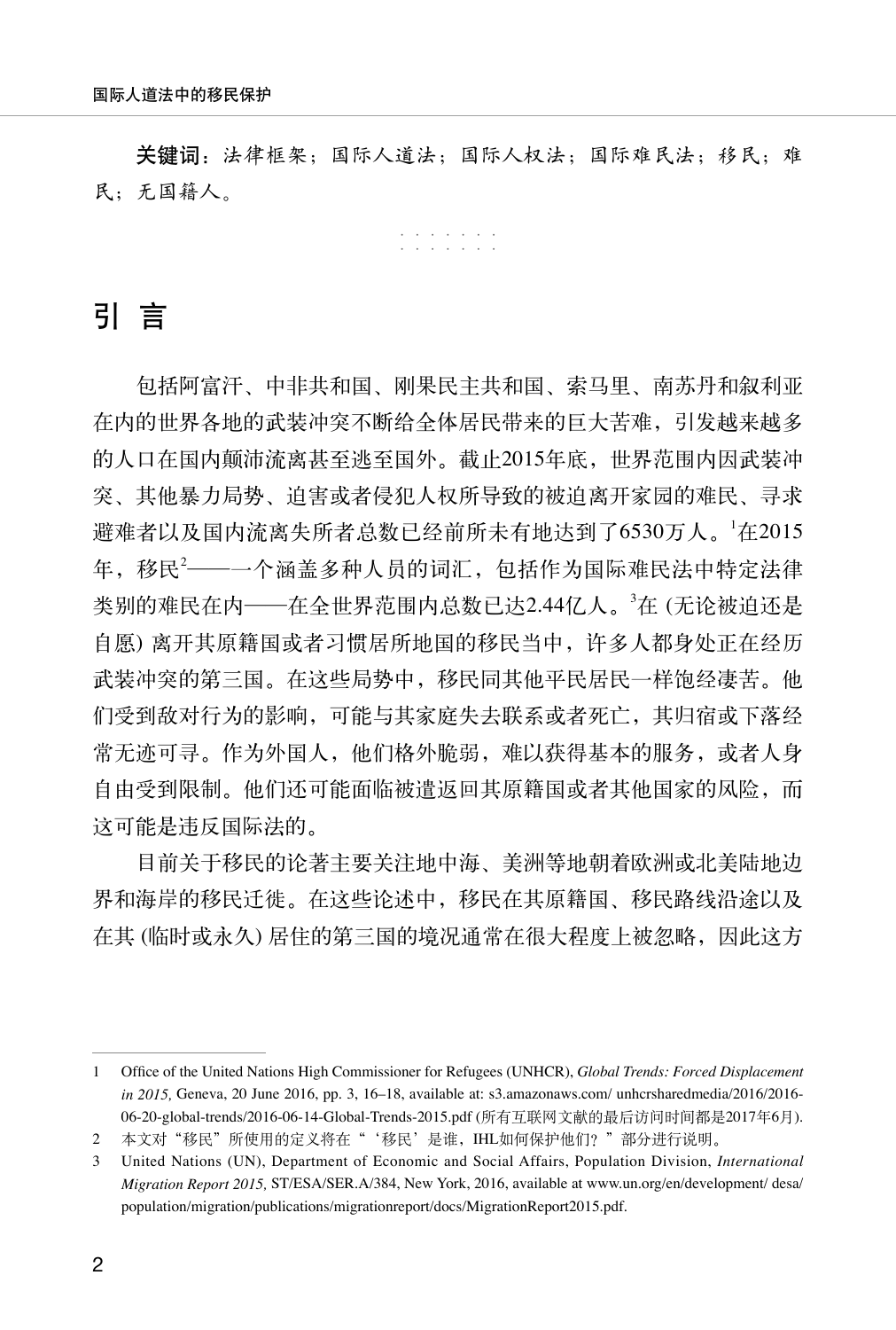

面的保护和救助需求没有得到充分应对。"生活于或穿越受武装冲突影响的 国家的移民很明显更加脆弱。本文主要探讨陷于武装冲突局势中的移民的情 况以及他们如何受到国际人道法 (IHL) 的保护, 而不讨论移民在目标国的情 况。不过,一些IHL规则也适用于因武装冲突而逃离家园的移民以及身处和 平的目标国的移民。因此本文将简要提及一些此类规则,如各方有关重建家 庭联系以及查明死者和失踪者的义务。这些规则会持续适用于已经不再身处 冲突国的移民或者在武装冲突结束之后的移民。

在所有局势下,移民都受到国际法的不同部门法在其各自的适用范围内 的保护,尤其是国际人权法 (IHRL) 以及在难民和寻求避难者情况下的国际难 民法。这些部门国际法仍然适用于武装冲突局势。<sup>5</sup> 难民还受其居留国国内法 的保护。当移民生活于或者途经一个有武装冲突的国家的领土时, "他们也受 到IHL的保护。某些IHL规则虽然只适用于武装冲突,但在和平时期应当已经

<sup>4</sup> 关于陷在武装冲突局势中的移民的保护和援助需求的讨论,见本期《评论》中斯蒂芬妮·勒·比昂的 文章"论移民的保护和援助需求:ICRC移民方案"。

<sup>5</sup> International Court of Justice (ICJ), *Legality of the Threat or Use of Nuclear Weapons,* Advisory Opinion, 8 July 1996, *ICJ Reports 1996, para. 25; ICJ, Legal Consequences of the Construction of a Wall in the Occupied Palestinian Territory,* Advisory Opinion, 9 July 2004, *ICJ Reports 2004,* para. 106; ICJ, *Armed Activities on the Territory of the Congo (Democratic Republic of the Congo v. Uganda),* Judgment, 19 December 2005, ICJ Reports 2005, para. 216. See also Jean-Marie Henckaerts and Louise Doswald-Beck (eds), *Customary International Humanitarian Law,* Vol. 1: *Rules,* Cambridge University Press, Cambridge, 2005 (ICRC Customary Law Study), pp. 299–305; UN Office of the High Commissioner for Human Rights (OHCHR), *International Legal Protection of Human Rights in Armed Conflict,* New York and Geneva, 2011, available at: www.ohchr.org/Documents/Publications/HR\_in\_armed\_conflict.pdf.

<sup>6</sup> 关于IHL中的国际和非国际性武装冲突的含义,见《日内瓦公约》共同第2和第3条、《1949年8月12 日日内瓦公约关于保护武装冲突受难者的附加议定书》(1125 UNTS 3, 1977年6月8日, 1978年12月7日 生效)(AP I) 第1条第4款、《1949年8月12日日内瓦四公约关于保护非国际性武装冲突受难者的附加议 定书》(1125 UNTS 609, 1977年6月8日,1978年12月7日生效)(AP II) 第1条。See also ICRC, *Commentary on the First Geneva Convention: Convention (I) for the Amelioration of the Condition of the Wounded and Sick in Armed Forces in the Field,* 2nd ed., 2016 (ICRC Commentary on GC I), commentary on common Arts 2 and 3, available at: ihl-databases.icrc.org/ihl/full/GCIcommentary; ICRC, "How Is the Term 'Armed Conflict' Defined in International Humanitarian Law?", Opinion Paper, March 2008, available at: www.icrc.org/eng/ resources/documents/article/other/armedconflict-article-170308.htm; ICRC, *International Humanitarian Law and the Challenges of Contemporary Armed Conflicts,* 31IC/11/5.1.2, October 2011 (ICRC Challenges Report 2011), pp. 7–11, available at: www.icrc.org/eng/resources/documents/report/31-international-conference-ihlchallengesreport-2011-10-31.htm; ICRC, *International Humanitarian Law and the Challenges of Contemporary Armed Conflicts,* 32IC/15/11, October 2015 (ICRC Challenges Report 2015), pp. 7–16, available at: www. icrc. org/en/document/international-humanitarian-law-and-challenges-contemporary-armed-conflicts.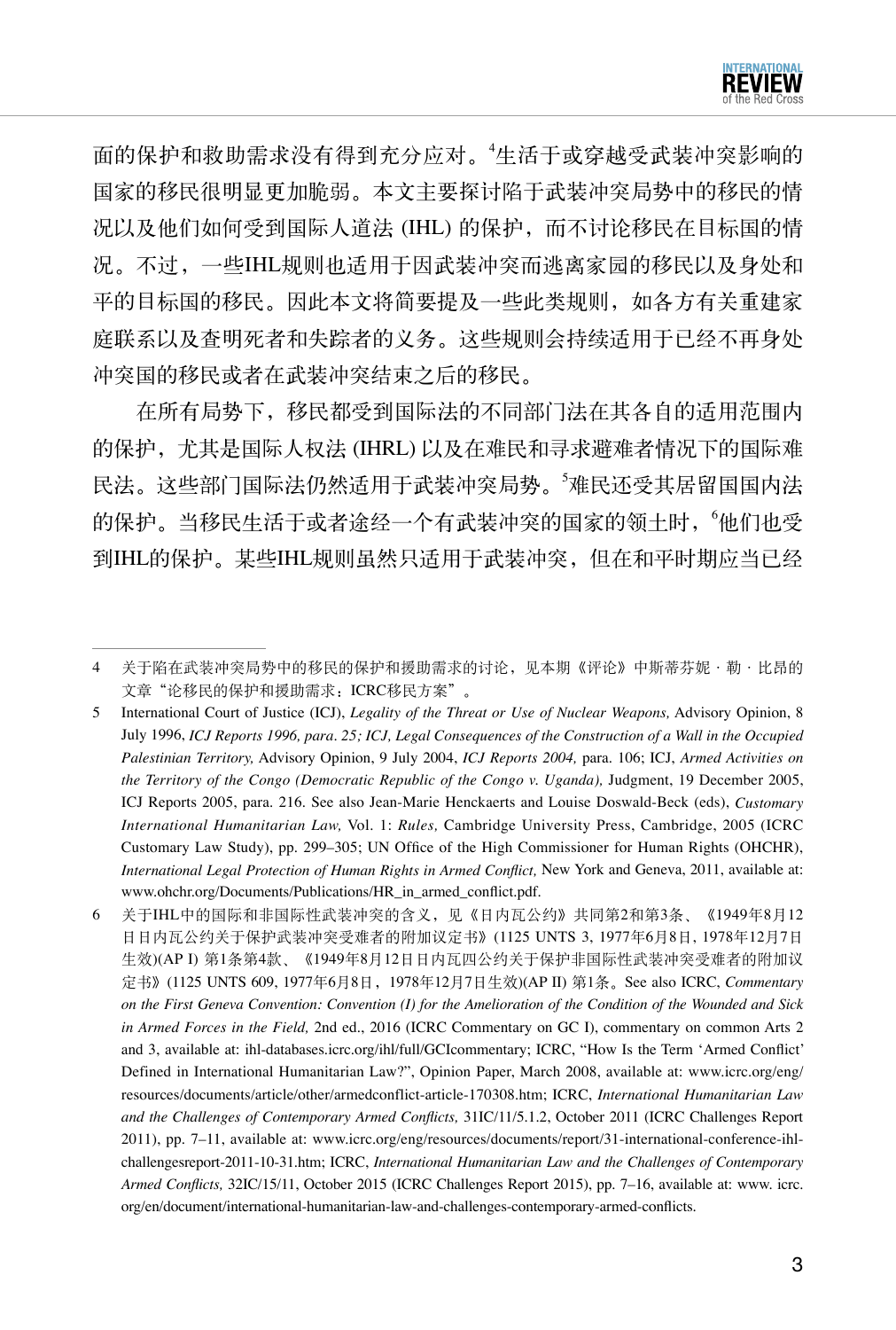纳入考虑范畴,而另一些规则甚至在武装冲突结束之后仍然适用。后者属于 作为武装冲突或占领的直接后果的情形或与其直接相关且其影响延伸到其结 束之后的情形。<sup>7</sup>因此,即使武装冲突已经结束或者移民不再身处正在经历武 装冲突的国家的领土上,他们继续可以受到某些IHL规则的保护。<sup>8</sup>

本文将探讨在武装冲突局势下IHL如何保护移民。虽然会在文中相关之 处提及国际法的其他分支,但对其和其与IHL之间的相互作用进行详细分析 超出了本文的研究范围。<sup>9</sup>在第一部分,文章将对"移民"一词的使用进行 概述并提出与武装冲突中移民保护有关的一般性问题。本章还将仔细考查 IHL的非歧视原则,该原则对考量移民保护问题提供了一个总体框架。第二 部分将研究IHL以及其他部门国际法中移民可被划归的不同类别以及适用于 国际性武装冲突中的移民的各种规则。第三部分将在非国际性武装冲突背景 下观察这些问题。最后,第四部分将研究特别与移民相关的IHL问题,尤其 是那些与移民迁徙以及家庭重聚有关的规则以及与失踪和死亡有关的规则。 鉴于这些规则数量庞大,文章最后一部分不管是在其所涵盖的主题方面,还 是在对其进行研究的方法方面,并不以穷举为目标。

<sup>7</sup> Anna Petrig, "Search for Missing Persons", in Andrew Clapham, Paola Gaeta and Marco Sassòli (eds), *The 1949 Geneva Conventions: A Commentary,* 1st ed., Oxford University Press, Oxford, 2015, p. 269; Eric David, *Principes de droit des conflits armés,* 5th ed., Bruylant, Brussels, 2012, p. 262; Marion HaroffTavel, "Do Wars Ever End? The Work of the International Committee of the Red Cross When the Guns Fall Silent", *International Review of the Red Cross,* Vol. 85, No. 851, 2003, pp. 476–477.

<sup>8</sup> 比如,各方不但受到查明死者及失踪者下落有关的义务的约束,如果因与武装冲突有关的原因,移民 逃离至另一国或者在国内逃离家园,各方还将受到有关重建家庭联系义务的约束。

<sup>9</sup> 关于IHL、IHRL以及国际难民法之间的相互作用,see, for instance, Emanuela Chiara Gillard, "Humanitarian Law, Human Rights and Refugee Law – Three Pillars", statement at the International Association of Refugee Law Judges world conference, Stockholm, 21–23 April 2005, available at: www. icrc.org/eng/resources/documents/statement/6t7g86.htm; Stephane Jaquemet,"The Cross-Fertilization of International Humanitarian Law and International Refugee Law", *International Review of the Red Cross,* Vol. 83, No. 843, 2001; Vincent Chetail, "Armed Conflict and Forced Migration: A Systematic Approach to International Humanitarian Law, Refugee Law and International Human Rights Law", in Andrew Clapham and Paola Gaeta (eds), *The Oxford Handbook of International Law in Armed Conflict,* Oxford University Press, Oxford, 2014; David James Cantor, "Laws of Unintended Consequence? Nationality, Allegiance and the Removal of Refugees during Wartime", in David James Cantor and Jean-François Durieux (eds), *Refuge from Inhumanity? War Refugees and International Humanitarian Law,* Brill Nijhoff, Leiden, 2014.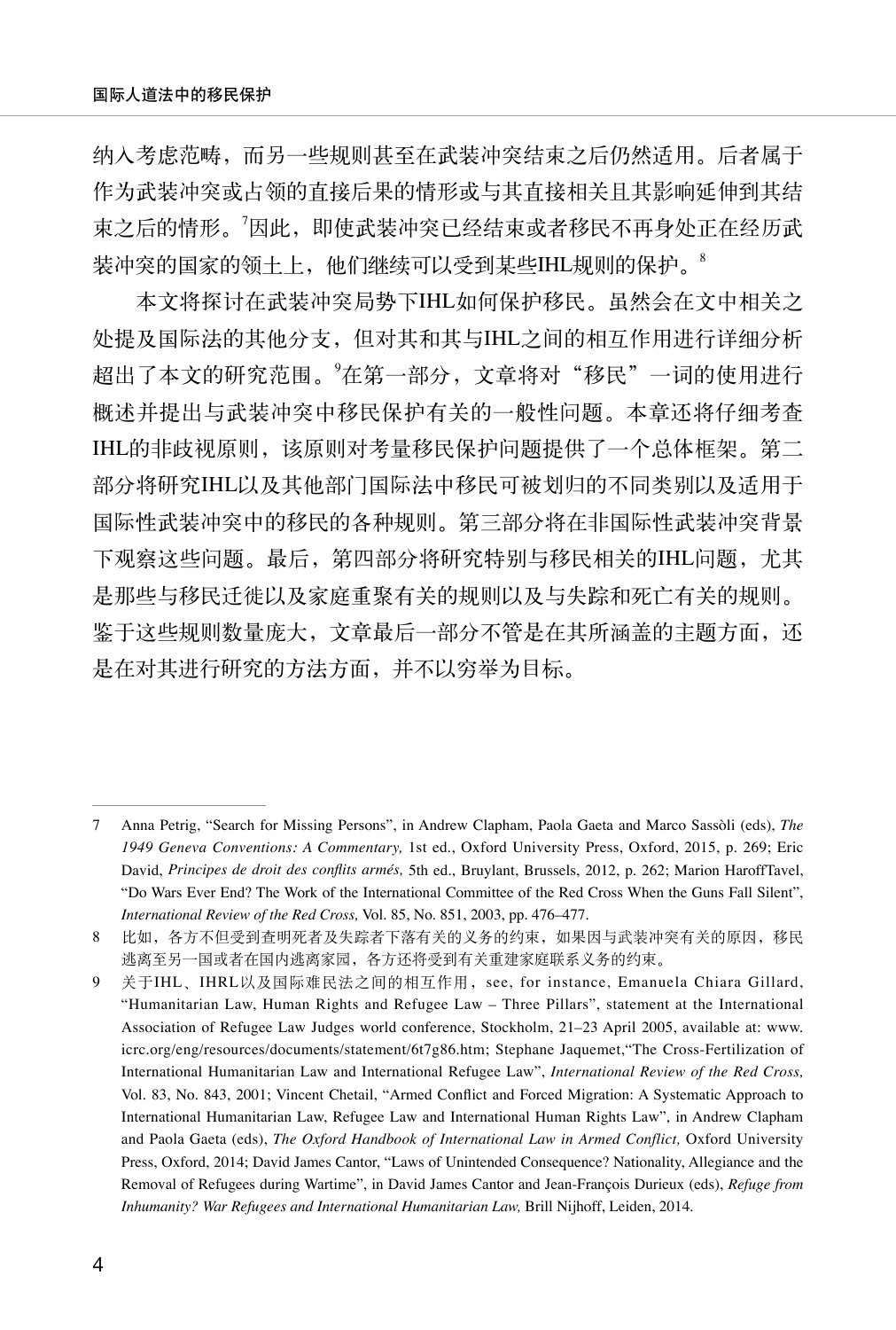

# 武装冲突中移民保护的一般问题

#### 谁是"移民"以及IHL如何保护他们?

在国际法中,"移民"一词并无普遍认可的定义,只是在专门性的国际 文件中规定了一些类别。<sup>10</sup>另外,各种组织将移民定义为"任何处于其作为 公民或者国民的国家之外的人,或者在其是无国籍人的情况下,则为处于其 出生地国或习惯居住地国之外的人"。<sup>11</sup>红十字国际委员会 (ICRC) 以及作为 一个整体的国际红十字与红十字运动 ("运动") 则采用了一个宽泛的描述, 规定在《IFRC关于移民的政策》当中,这一描述涵盖"离开或逃离其习惯 居所……寻求机会或更安全和更好前途的人"。<sup>12</sup>本文将基于此种把不同种 类的移民归纳为一种"伞式类别"的移民的定义。在论述移民根据IHL (以 及其他部门国际法) 应受特别保护的地方,文章还将涉及一些特定的法律类 别,包括难民13和无国籍人。

<sup>10</sup> 如,"移徙工人"一词由《保护所有移徙工人及其家庭成员权利国际公约》第2条第1款定义。联合国 文件号A/RES/45/158,1990年12月18日。

<sup>11</sup> OHCHR, *Recommended Principles and Guidelines on Human Rights at International Borders,* Geneva, 2014, Ch. I, para. 10, available at: www.ohchr.org/Documents/Issues/Migration/OHCHR\_ Recommended\_ Principles\_Guidelines.pdf. The International Organization for Migration (IOM) proposes a similar, albeit more detailed, definition: see IOM, "Glossary on Migration", 2nd ed., in *International Migration Law,* Vol. 25, Geneva, 2011, pp. 61–62, available at: publications.iom.int/ system/files/pdf/iml25\_1.pdf. UNHCR, however, refers to refugees and migrants separately: see, for instance, UNHCR, UNHCR *Viewpoint: "Refugee" or "Migrant"–Which Is Right?,* July 2016, available at: www.unhcr.org/news/latest/2016/7/55df0e556/unhcrviewpoint-refugee-migrant-right.html.

<sup>12</sup> 《移民政策》还认可特定种类的人根据国际和国内法享有特别保护,如难民和寻求避难者。See International Federation of Red Cross and Red Crescent Societies, "Policy on Migration", November 2009, available at: www.ifrc. org/PageFiles/89395/Migration%20Policy\_EN.pdf. 关于ICRC使用该定义背后的原因 及其方法,见S. Le Bhan,前注4。

<sup>13</sup> 虽然移民作为一个宽泛的类别的人受到IHL的保护还没有成为研究的主题,但难民 (以及国内流离 失所者) 如何受到保护已经得到广泛探讨。See, notably, David James Cantor and Jean-François Durieux (eds), *Refuge from Inhumanity? War Refugees and International Humanitarian Law,* Brill Nijhoff, Leiden, 2014; Mélanie Jacques, *Armed Conflict and Displacement: The Protection of Refugees and Displaced Persons under International Humanitarian Law,* Cambridge University Press, Cambridge, 2012, pp. 156–184; François Bugnion, "Refugees, Internally Displaced Persons, and International Humanitarian Law", *Fordham International Law Journal,* Vol. 28, No. 5, 2004; S. Jaquemet, above note 9, pp. 651–673; Karen Hulme, "Armed Conflict and the Displaced", *International Journal of Refugee Law,* Vol. 17, No. 1, 2005; JeanPhilippe Lavoyer, "Refugees and Internally Displaced Persons: International Humanitarian Law and the Role of the ICRC", *International Review of the Red Cross,* Vol. 26, No. 305, 1995; Françoise Krill, "ICRC's Action in Aid of Refugees", International Review of the Red Cross, Vol. 23, No. 265, 1988; Yoram Dinstein, "Refugees and the Law of Armed Conflict", *Israel Yearbook on Human Rights,* Vol. 12, 1982.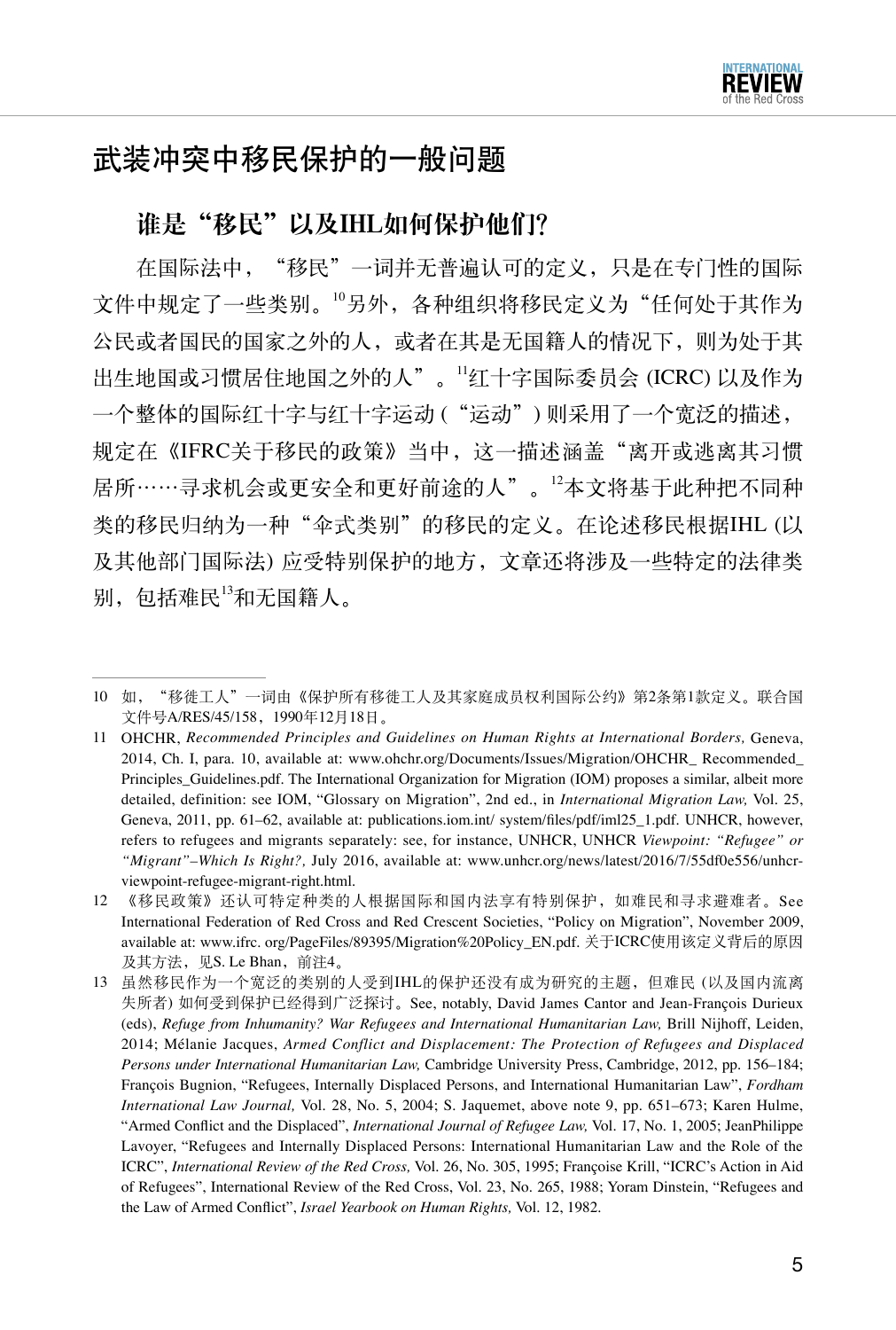谈到IHL中的移民保护,一个重要的出发点是这一法律规范不包括关于 对作为一类人的移民的迁移或保护的具体规则。但这并不意味着移民被排除 在IHL范围之外或者他们被其忽略。作为平民,移民由在国际和非国际性武 装冲突中对平民居民提供一般性保护规则所管辖。在国际性武装冲突中,移 民也作为落入冲突一方或占领国之手的外国人受到保护,只要他们是"被保 护人"<sup>14</sup>并作为"难民"受到保护。<sup>15</sup>要确定移民如何受到IHL保护,本文第 二和第三部分将分别研究在国际性和非国际性武装冲突中"平民"与武装冲 突成员或有组织的武装团体成员的区别。由于大多数移民都被视为平民,本 文将主要关注其作为平民应受的保护。16文章还将考查在国际性武装冲突中 谁可以被认为是"被保护人"、"难民"和/或"无国籍人"以及如何将移 民归于这些类别。

#### 非歧视原则

国际人道法给予作为平民的移民以保护,而不考虑其移徙状态,而且不 得基于这种身份而予以不利的区别。尽管如此,根据这一部门法,仍然可以 进行一些区别,比如基于国籍。因为移民比一个国家的国民更容易因其出生 地、种族、人种或国籍而受到歧视,因此,简略思考一下IHL中的不得给予 不利区别原则是非常重要的。该原则可见于《日内瓦公约》及其附加议定书 的许多具体规定中。<sup>17</sup>这是IHL对IHRL中的非歧视原则作出的相关规定。<sup>18</sup>与

<sup>14</sup> 《关于战时保护平民的日内瓦公约》,75 UNTS 287 (1950年10月21日生效) (《第四公约》),第4条、 《第一议定书》第73条。

<sup>15</sup> 我们即将看到,IHL有对"难民"的特别保护,而且该术语的含义将在本文第二部分予以说明。见 《日内瓦第四公约》第44条、第70条第2款;《第一议定书》第73条。

<sup>16</sup> 有关在IHL中被视为国际性武装冲突意义上的战斗员的移民的更多信息,见本文第二部分。

<sup>17</sup> 特别参见共同第3条、《日内瓦第一公约》第12条、《日内瓦第二公约》第12条、《日内瓦第三公约》 第16条、《第四公约》第12条、第27条第3款、《第一议定书》第9条第1款、第69条第1款、第70条第1 款、《第二议定书》第2条第1款、第4条第1款、第18条第2款。

<sup>18</sup> 关于IHRL中的非歧视原则的概述, see, notably, Manfred Nowak (ed.), *U.N. Covenant on Civil and Political Rights: CCPR Commentary,* 2nd ed., Kehl am Rhein, 2005, commentary on Arts 2, 26; Daniel Moeckli, "Equality and Non-discrimination", in Daniel Moeckli, Sangeeta Shah and Sandesh Sivakumaran (eds), *International Human Rights Law,* 2nd ed., Oxford University Press, Oxford, 2013.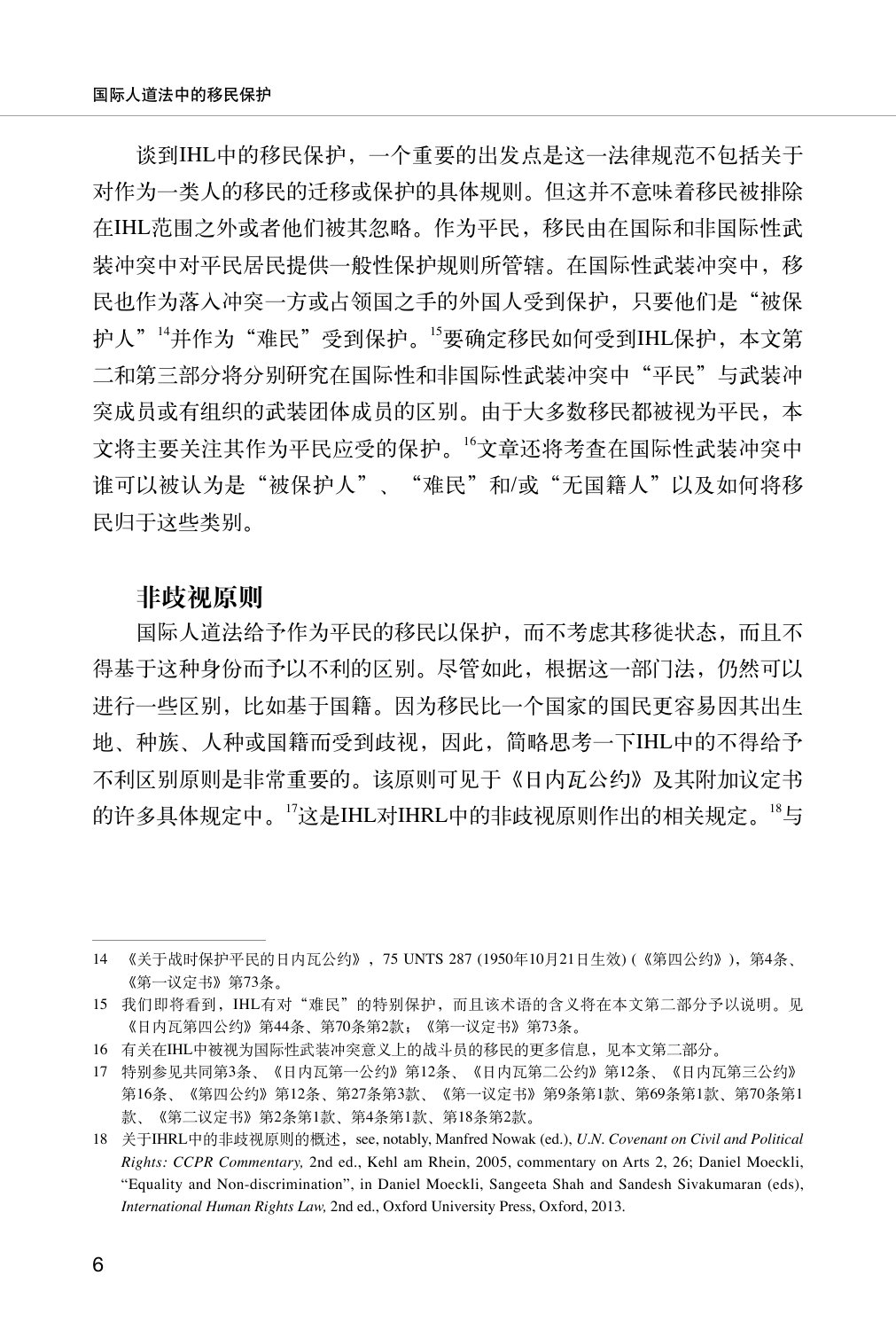

IHRL中的一般性非歧视原则不同,<sup>19</sup>IHL并不明确要求对所有个人给予平等 待遇。 $^{20}$ 

根据IHL,不得给予不利区别原则禁止某些区别,但同时在某些情况下 允许——甚至要求——对某些个人区别对待以确保人道待遇,但同时还禁止 某些区别。<sup>21</sup>比如,IHL有一些规定认为基于一个人的健康、年龄、性别或 地位予以区别对待是正当的。<sup>22</sup>同时,它要求国际和非国际性武装冲突各方 对于平民和丧失战斗力的人员给予人道待遇,而不得进行"不利的区别"。 IHL中禁止的"不利"区别依据的是若干非穷尽式标准,这些标准将决定该 原则的准确适用范围。<sup>23</sup>该适用范围还将取决于所涉及的不同个人。<sup>24</sup>根据习 惯IHL,基于人种、肤色、性别、语言、宗教或信仰、政治或其他意见、民 族或社会出身以及健康、出生或其他地位或任何其他类似标准所进行的不利 区别都是被禁止的。<sup>25</sup>

尽管"国籍"不是针对移民进行可能的歧视的唯一依据, 歧视通常可 能源于移民的出身或人种以及他们可能处于某种非常规局势中这一事实,但

<sup>19</sup> 如参见1948年12月10日《世界人权宣言》(UDHR) 第7条,联合国文件号217 A (III);1966年12月16日 《公民权利与政治权利国际公约》(ICCPR) 第26条,999 UNTS 171;1968年11月26日《美洲人权公 约》(ACHR) 第24条;1981年6月27日《非洲人权宪章》(ACHPR) 第3条, CAB/LEG/67/3 rev. 5, 21 ILM 58;1994年9月15日《阿拉伯人权宪章》第11条;2012年10月26日《欧盟基本权利宪章》第20-21条, 2012/C 326/02。某些IHRL文件有附件,如ICCPR第2条;《欧洲人权公约》第14条,经第11和14议定 书修改, ETS 5, 4 November 1950 (ECHR); ACHR第1条; ACHPR第2条; 《阿拉伯人权宪章》第3条。

<sup>20</sup> 这一点必须针对《日内瓦公约》背景进行思考,这些公约以按照其身份 (包括其国籍) 保护不同种类 的个人。其附加议定书也规定了基于国籍进行某些区别的可能性:如参见《第一议定书》第78条第1 款;《第二议定书》第17条第2款。See also Gabor Rona and Robert J. McGuire, "The Principle of Non-Discrimination", in A. Clapham, P. Gaeta and M. Sassòli (eds), above note 7, p. 195.

<sup>21</sup> ICRC Commentary on GC I, above note 6, paras 574–575: 共同第3条"并不禁止非可逆的区别,即按照 实质上不同的局势和被保护之人的需要进行区别是合理的"。See also Jelena Pejic, "Non-discrimination and Armed Conflict," *International Review of the Red Cross,* Vol. 83, No. 841, 2001, p. 186.

<sup>22</sup> 如参见《第四公约》第27条第2-3款、第68条第4款、《第一议定书》第76、77-78条、《第二议定书》 第4条第3款、第6条第4款。

<sup>23</sup> 《日内瓦公约》及其附加议定书规定的这些禁止不利区别的标准是非穷尽的,这可以从相关规定和对 这些条款的评论的措辞看出来。如参见共同第3条 ("或任何其他类似标准")、《第四公约》第13条 ("或依照任何其他类似标准")、《第一议定书》第9条和第75条 ("或任何其他类似标准")、《第二 议定书》第2条 ("或依照任何其他类似标准")。

<sup>24</sup> 共同第3条适用于未积极参与敌对行动的个人,《第四公约》第13条适用于冲突国家的全体人口,《第 四公约》第27条适用于在冲突各方领土和占领地上的被保护人,《第二议定书》第2条适用于全部受 《第二议定书》武装冲突影响的个人,而《第二议定书》第4条适用于未积极参与或停止参与敌对行动 的全部个人,无论其自由是否受到限制。

<sup>25</sup> ICRC Customary Law Study, above note 5, Rule 88.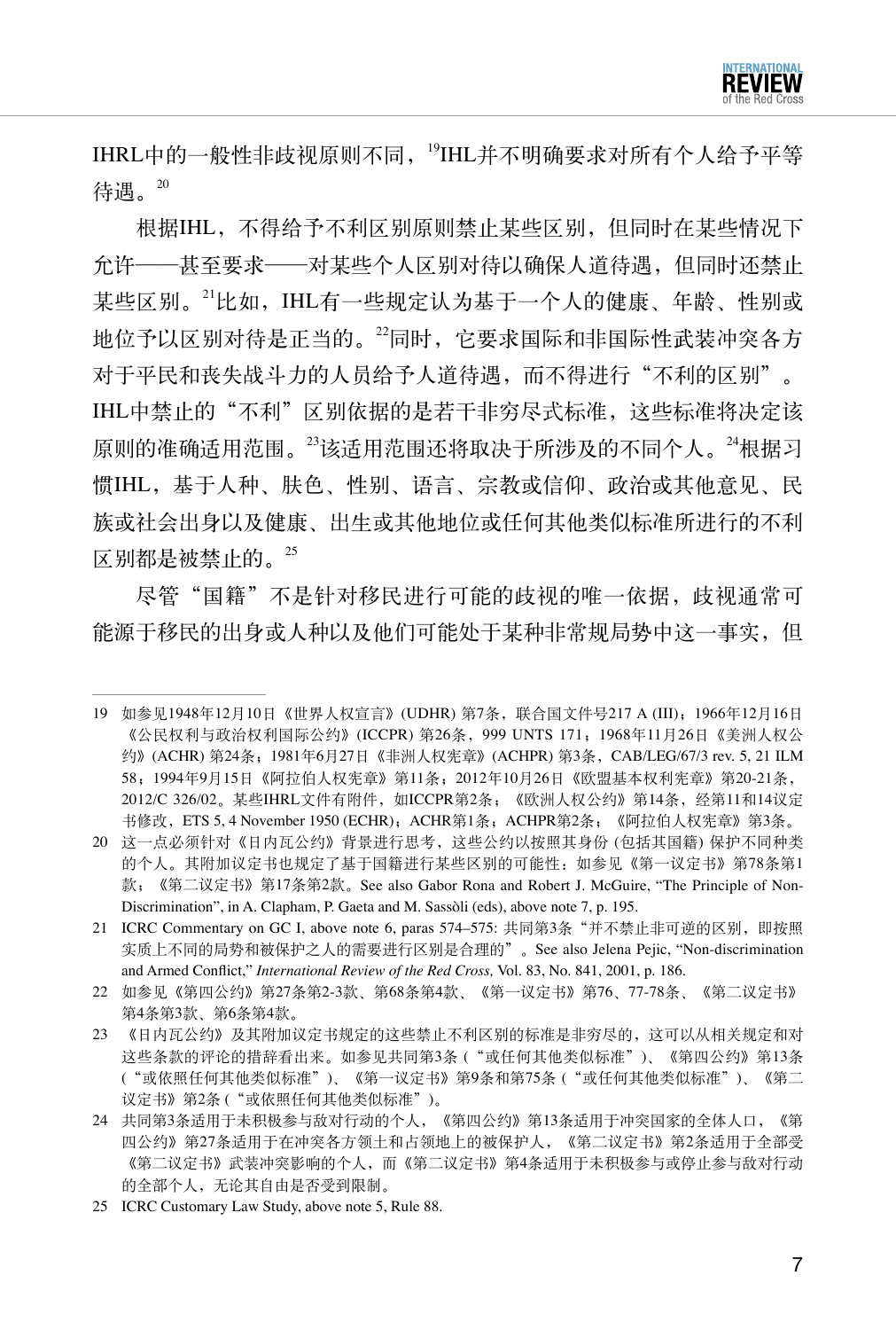这仍然是一个重要基础。当规则规定不明确的时候,国籍应被依照IHL解释 为一种不允许不利区别的标准,除非IHL有其他明确的规定。<sup>26</sup>在思考这一 点的时候,认识到在外交大会期间国籍并未"被默认包括"在《日内瓦第四 公约》第27条当中是很重要的。<sup>27</sup>其背后的理由是《日内瓦第四公约》有关 "被保护人"的规则允许基于个人国籍,尤其是基于因国际性武装冲突而 必须的管制与安全措施而有所区分。<sup>28</sup>但是, "《第四公约》第27条第1款 中所包含的人道待遇的绝对义务的存在独立于"在某些问题上对于敌国国 民可以允许某些差别待遇这一事实。<sup>29</sup>冲突各方必须对所有被保护人给予人 道待遇,无论其国籍如何。根据《日内瓦四公约》共同第3条,国籍未被明 确列为禁止不利区别的标准。<sup>30</sup>其依据的考量是国家有决定是否对卷入非国 际性武装冲突的外国人给予不同于其本国国民待遇的自由。<sup>31</sup>这虽然是正当 的,但这种理由并不影响所有不参加或不再参加敌对行动的个人都必须受到 人道对待而不得有任何不利区别这一基本前提。<sup>32</sup>正如新版《日内瓦第一公 约评注》所指出的,国籍必须"被理解为落入共同第3条规定的'其他类似 标准'的范围"。33最后,《附加议定书》将"民族出身"解释为一种不允

<sup>26</sup> 虽然《第四公约》第13条明确列出了国籍一项,但共同第3条和《第四公约》第27条并未列出。同时, 附加议定书规定的是"民族出身"。

<sup>27 《1949</sup>年日内瓦外交大会最终记录》第II-A卷,第640-641页: ICRC代表指出,省去国籍是"因为拘禁 或限制人身自由的措施适用于敌对外国人恰恰是基于国籍的原因"。但是,其他人 (阿富汗、荷兰和 墨西哥代表) 赞成将国籍包括进去作为禁止的标准。挪威代表指出, "应当找到一种措辞来禁止所有 基于国籍的区别,除了现行《公约》或其他条约已有规定"。See also Jean Pictet (ed.), *Commentary on the Geneva Conventions of 12 August 1949,* Vol. 4: *Geneva Convention relative to the Protection of Civilian Persons in Time of War,* ICRC, Geneva, 1958 (ICRC Commentary on GC IV), p. 206; G. Rona and R. J. McGuire, above note 20, p. 200.

<sup>28</sup> 在国籍武装冲突中,IHL中"被保护人"的概念涵盖一种特殊类别的平民,包括"在冲突或占领的情 况下,在给定时间以任何方式落入非其国民的冲突一方或占领国之手的"人。见《第四公约》第4条。

<sup>29</sup> ICRC Commentary on GC IV, above note 27, p. 40:"我们将发现,国籍的概念被纳入第27条当中。这 无论如何不意味着具有特定国籍的人会受到恣意的待遇;每个人无论其国际如何都有权受到人道待 遇。"See also Jean Pictet (ed.), *The Geneva Conventions of 12 August 1949: Commentary, Vol. 1: Geneva Convention for the Amelioration of the Condition of the Wounded and Sick in Armed Forces in the Field,* ICRC, Geneva, 1952 (1952 ICRC Commentary on GC I), p. 56; Jean Pictet (ed.), *The Geneva Conventions of 12 August 1949: Commentary,* Vol. 3: *Geneva Convention relative to the Treatment of Prisoners of War,* ICRC, Geneva, 1960 (ICRC Commentary on GC III), p. 41.

<sup>30</sup> 关于为什么未纳入的解释, see ICRC Commentary on GC I, above note 6, paras 571-572.

<sup>31</sup> 《1949年日内瓦外交大会最终记录》第II-B卷,第94页。

<sup>32</sup> ICRC Commentary on GC I, above note 6, para. 572. See also 1952 ICRC Commentary on GC I, above note 29, p. 56; ICRC Commentary on GC III, above note 29, p. 41; ICRC Commentary on GC IV, above note 27, p. 40.

<sup>33</sup> ICRC Commentary on GC I, above note 6, para. 572. See also 1952 ICRC Commentary on GC I, above note 29, p. 56; ICRC Commentary on GC III, above note 29, p. 41.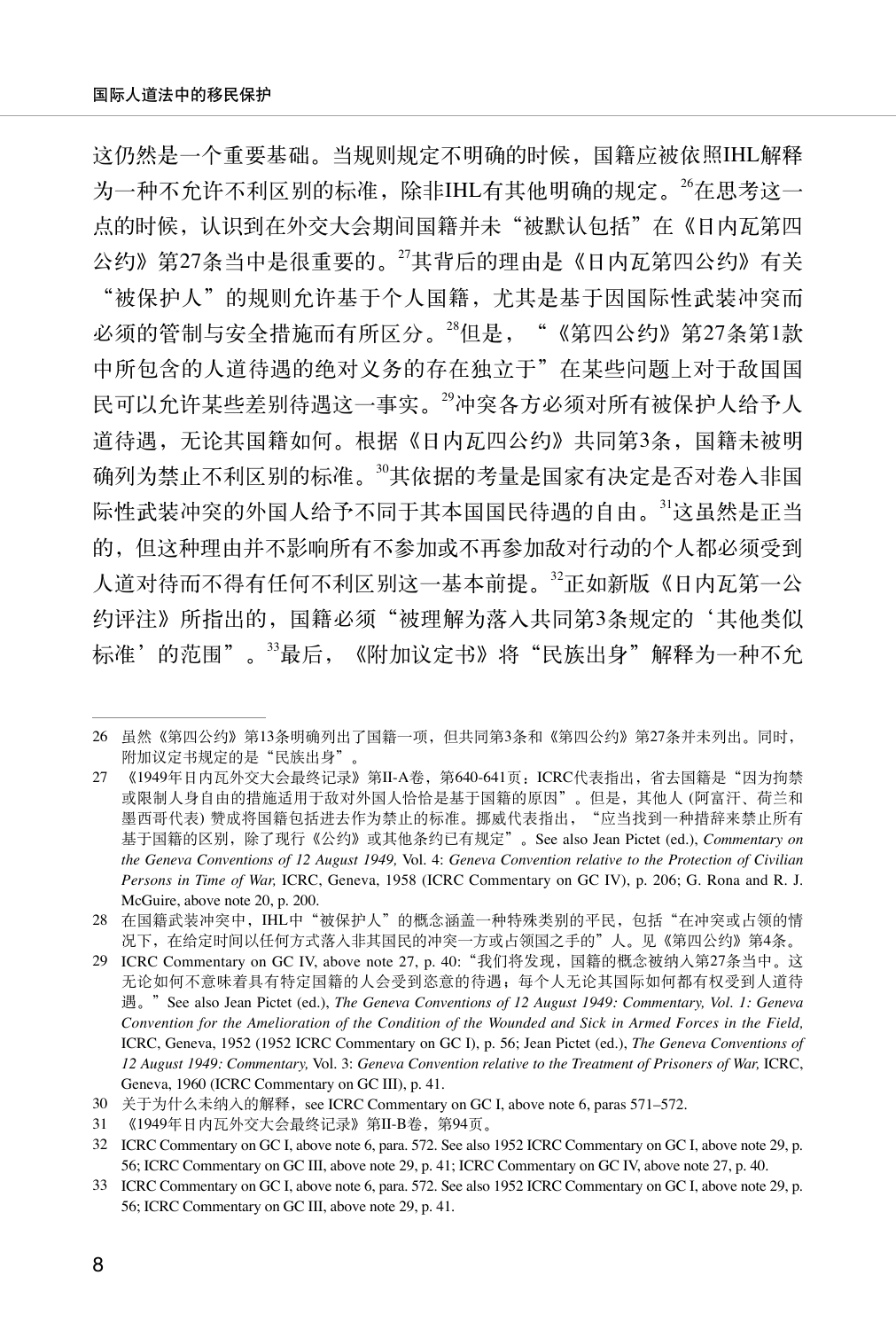

许不利区别的标准。<sup>34</sup>尽管这一术语指的是人的种族群体而不是其正式的国 籍, 但国籍至少应当被认为是一种"其他身份"或者是一种基于《第一议定 书》第75条意义上的"依据其他类似标准"的身份。35鉴于所有的议定书规 定的禁止标准应当是统一的,国籍应当被认为是这些议定书意义上的一个不 被允许的标准。<sup>36</sup>

# 在国际性武装冲突中IHL如何保护移民?

## 国际性武装冲突中的移民保护概述

在国际性武装冲突中,移民首先享有IHL中有关平民居民的一般规则的 保护。此外,如果他们被认为是被保护人,他们还受益于对落入冲突一方 或占领国之手的外国人的各种保护。进一步来说,某些移民还会作为"难 民"受到特别保护。在确定谁是IHL意义上的移民的时候,很重要的一点是 要注意到在该术语所涵盖的人员类别上按照其适用的规则有不同的理解, 在其保护的含义上也有不同的理解。<sup>37</sup>的确,移民可能被认为是《第四公 约》第44条或第70条第2款意义上的难民。如果受第44条管辖,那么他或她 也是《第四公约》规定的被保护人。同时,如果移民也是第70条意义上的 难民,他或她就不是被保护人 (除非适用《第一议定书》从而该个人满足 被认定为难民的标准)。最后,移民可能还是《第一议定书》第73条规定的 难民,在这种情况下,他或她就是《第四公约》意义上的被保护人。尽管 《第一议定书》将被保护人身份延伸到所有被认为是难民的人,从而增加 了保护,但是这一文件中的"难民"一词比《第四公约》规定的含义窄。

<sup>34</sup> 《第一议定书》第9和第75条、《第二议定书》第2和第4条。See also Michael Bothe, Karl Josef Partsch and Waldemar A. Solf, with the collaboration of Martin Eaton, *New Rules for Victims of Armed Conflicts: Commentary on the Two 1977 Protocols Additional to the Geneva Conventions of 1949,* 2nd ed., Martinus Nijhoff, Leiden, 2013, p. 722: 第2条的标准适用于其他使用"逆向区别"这一术语的条款。

<sup>35</sup> M. Bothe, K. J. Partsch and W. A. Solf, above note 34, pp. 515–516, 对《第一议定书》第75条的评论。

<sup>36</sup> M. Bothe, K. J. Partsch and W. A. Solf, above note 34, p. 112.

<sup>37</sup> 根据《第四公约》第44条,难民是"事实上未享受到任何政府保护的"被保护人。同时,《第四公 约》第70条涵盖了"在敌对行动开始之前曾经在被占领国领土上寻求过避难的占领国国民"。最后, 在《第一议定书》第73条中,难民 (或无国籍人) 是"根据相关各方接受的相关的国际文件或者根据避 难国或居留国的国内法在敌对行动开始之前属于无国籍人或者难民"的人。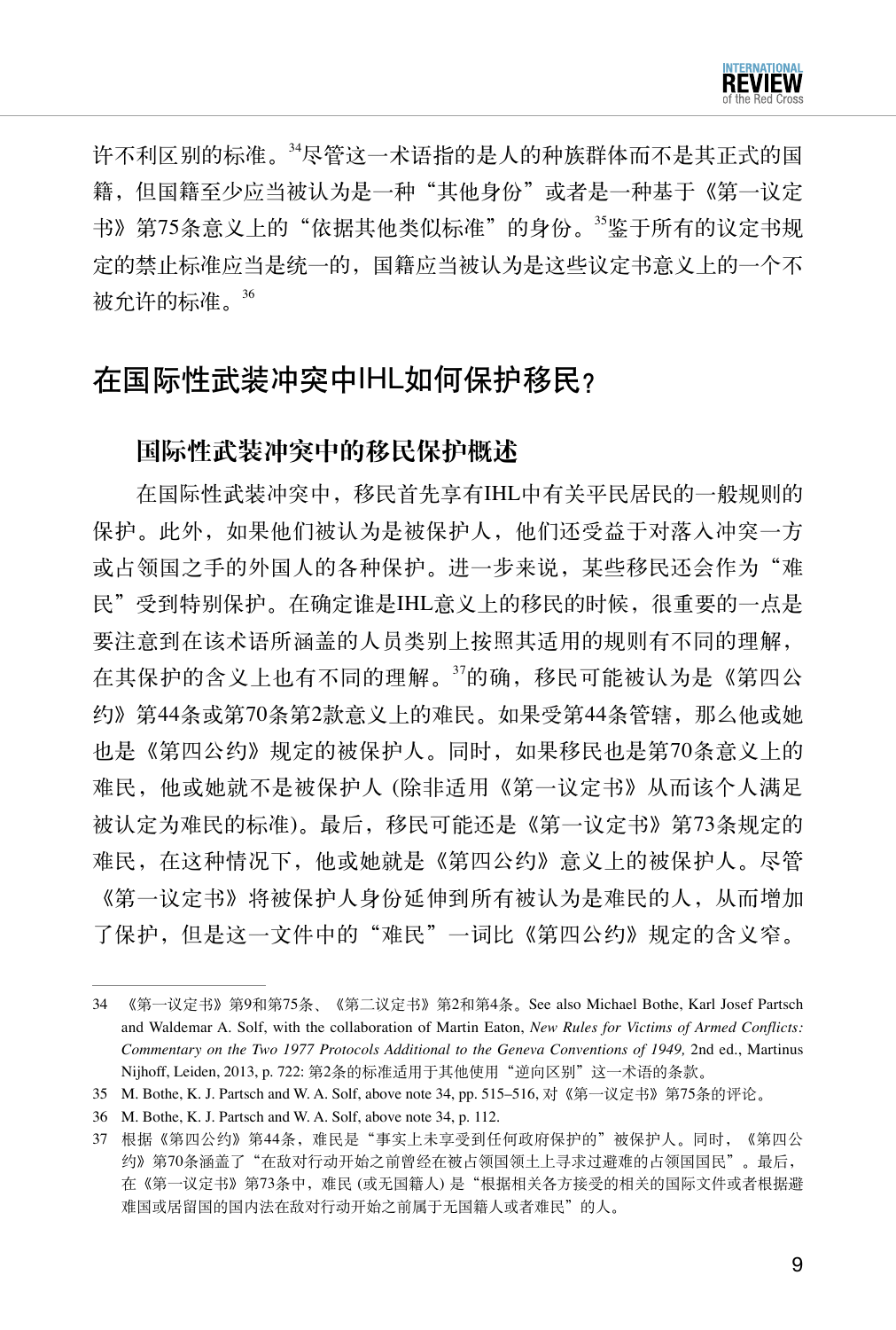保护作为难民的移民以及《第四公约》和《第一议定书》意义上的难民的 含义问题将于下文第二部分"作为被保护的难民的移民"和"移民作为难 民的特别保护"两节进行探讨。

#### 作为平民居民一部分的移民的保护

在国际性武装冲突中,IHL为移民提供的保护取决于他们是平民还是战 斗员。武装冲突的成员(除了医务人员和牧师之外)都属于战斗员。38不属于 武装冲突一方成员的所有人都是平民。39如前文所述,尽管某些移民在某些 情况下可能被认为是战斗员,但大多数都是平民。

许多适用于国际性武装冲突的IHL规则都保护平民居民,无论其是否另 一国的公民,包括"敌对"国或者与其所处的国家发生武装冲突的国家的国 民。由于这些规则不分国籍地适用于所有平民,当然也适用于移民。因此, 根据IHL属于平民的移民享受保护免受敌对行动的影响。比如禁止不分皂白 的攻击和针对平民的攻击。"还禁止将平民饥饿作为战争方法。"这些保护移 民免受敌对行动影响的规则还起到防止和减少因与冲突有关的原因的移民流 离失所的作用。<sup>42</sup>平民——包括移民——除非直接参与敌对行动,都受到保 护;但是即使他们参与,仍然不会失去其平民身份,因此他们仅在持续参与 的时候才失去免受攻击的保护。<sup>43</sup>

如果移民落入敌手,其具体的保护取决于其身份。<sup>44</sup>作为平民,移民受 《第四公约》和《第一议定书》中所包含的保护平民居民的一般规则的保

40 《第一议定书》第51条第2款、第51条第4-5款。

<sup>38</sup> 战斗员和战俘 (PoW) 身份的条件规定于《第三公约》第4条。集体征兵的参与者符合这些条件因此不 被视为平民。另见《第一议定书》第43、44条;ICRC Customary Law Study, above note 5, Rule 3; ICRC, *Interpretative Guidance on the Notion of Direct Participation in Hostilities under International Humanitarian Law,* Geneva, 2009 (ICRC Interpretative Guidance), pp. 21–26, 30–35.

<sup>39</sup> 《第一议定书》第50条:"平民是指不属于第三公约第四条 (子) 款第一项、第二项、第三项和第六 项及本议定书第四十三条所指各类人中任何一类的人。遇有对任何人是否平民的问题有怀疑时,这样 的人应视为平民"。ICRC Commentary on GC IV, above note 27, paras 1913–1917; ICRC Customary Law Study, above note 5, Rule 5; ICRC Interpretative Guidance, above note 38, pp. 20–21, 26–30, 36.

<sup>41</sup> 同上,第54条。

<sup>42</sup> 本文第四部分将论述与移民迁徙特别相关的其他IHL规则。

<sup>43</sup> 同上, 第四部分第一节, 尤其是第48、51、47和58条; ICRC Customary Law Study, above note 5, Ch. 1.

<sup>44</sup> 这些赋予在国际性武装冲突中落入敌手的个人相关地位、权利和保护的规定的适用将由其严格的 适用人员范围,尤其是该移民是否属于《第四公约》第4条意义上的"被保护人"来确定。ICRC Commentary on GC IV, above note 27, p. 50.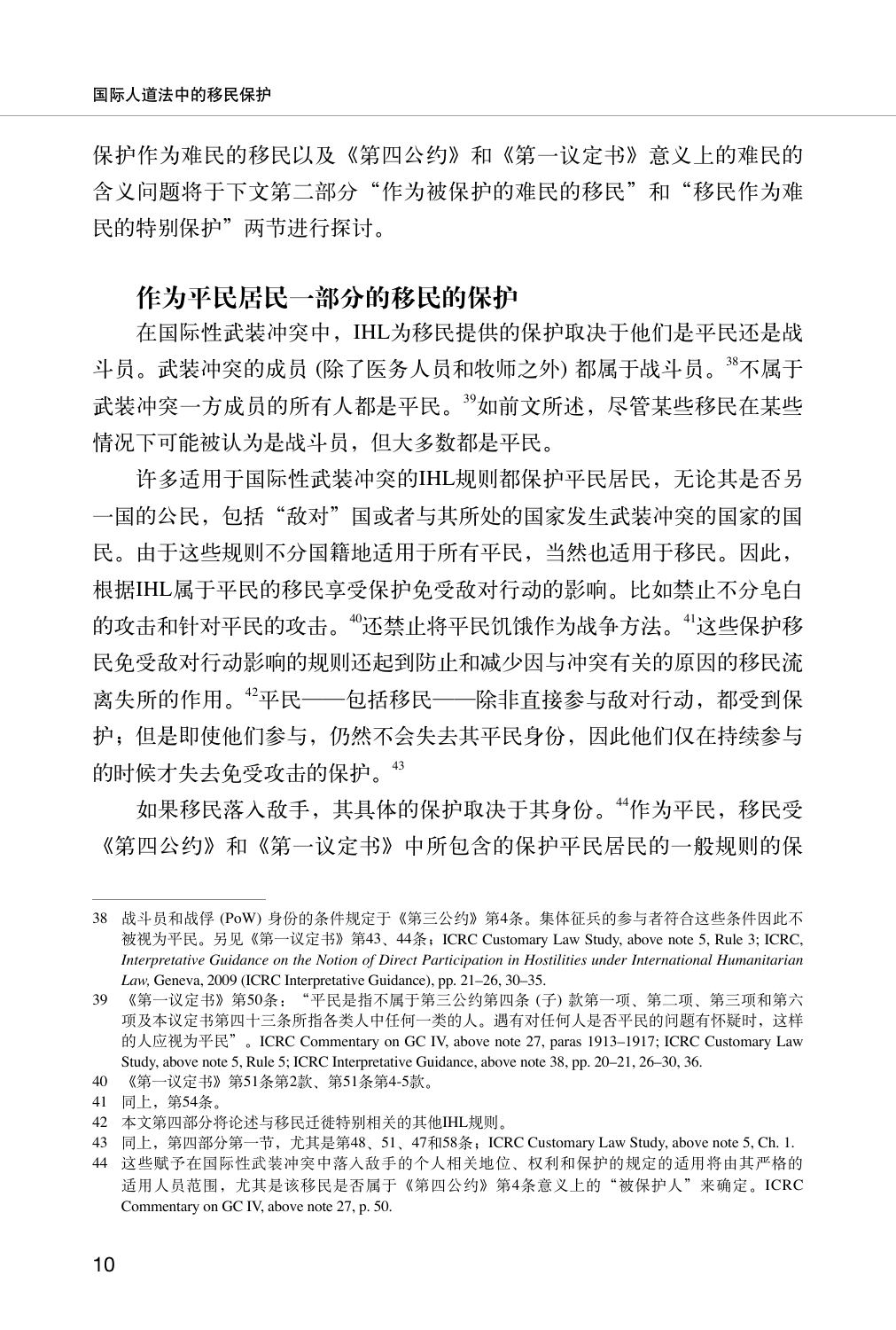

护。《第四公约》第二部"的"涉及冲突各国之全部人民"延及不具有战斗 员或战俘 (PoW) 身份的全部移民。<sup>46</sup>它为所有平民提供了不论其国籍如何都 免受"战争所致之痛苦"的最低保障。47

除了保护平民居民的一般规则之外,移民还在适当的情况下分别受到 《第一议定书》第二部第三编中规定的与失踪和死亡的人有关的规定的保 护,以及《第一议定书》第四部第二和第三编"中规定的与有利于平民居民 的救济有关的规定以及与落入冲突一方之手的人员的待遇有关的规定的保 护。重要的是,《第四公约》和《第一议定书》规定了关于离散家庭的团聚 的规则以及寻找失踪和死亡的人的规则。"假定这些被迫离开其家庭并且在 武装冲突中失踪或死亡的移民及其家庭成员符合这些条款的规定,我们将在 本文第四部分对这些规则作进一步的探讨。《第四公约》和《第一议定书》 还包含有管辖人道救济的具体规定,这些规定承认有此需求的平民居民有权 得到救助。50它们规定了提供人道救助的条件,并要求武装冲突各方以及所 有涉事国家一旦原则上接受,就应当以其管制权为条件允许对平民的救济行 动和救济物品的配给,并为此提供便利。<sup>51</sup>最后,《第一议定书》包含有许 多特别重要的规定,尤其是规定在第75条中的基本保证,这些规定对所有落 入冲突一方之手并且未从《日内瓦公约》或《第一议定书》规定的更优惠待

<sup>45</sup> 该部分不仅延及被保护人,还延及在属于或者由冲突一方占领的领土上的所有的人。见《第四公约》 第4条第3款和第13条;ICRC Commentary on GC IV, above note 27, p. 118; M. Bothe, K. J. Partsch and W. A. Solf, above note 34, pp. 495, 498.

<sup>46</sup> Yves Sandoz, Christophe Swinarski and Bruno Zimmermann (eds), *Commentary on the Additional Protocols,*  ICRC, Geneva, 1987 (ICRC Commentary on APs), paras 1908–1909, 1913, 1917; ICRC Commentary on GC IV, above note 27, p. 46.

<sup>47</sup> GC IV, Art. 13; ICRC Customary Law Study, above note 5, Rule 88.

<sup>48</sup> 这些规则不仅被限于被保护人,它们还涵盖位于一方的国民以及被占或者本国领土上的敌对方的国 民。但是,为了确定其是否适用于一方本国国民,需要对该章当中每一条准确的适用范围进行核验。 《第一议定书》第四部第三编 (第72-79条) 适用范围的进一步分析,see M. Bothe, K. J. Partsch and W. A. Solf, above note 34, pp. 495, 498–500.

<sup>49</sup> GC IV, Arts 25–26; AP I, Art. 74; ICRC Customary Law Study, above note 5, Rule 105.

<sup>50</sup> AP I, Arts 68–71, building on GC IV, Art. 23; ICRC Customary Law Study, above note 5, Rules 55, 56.

<sup>51</sup> ICRC, "Q&A and Lexicon on Humanitarian Access", June 2014, available at: www.icrc.org/eng/resources/ documents/article/other/humanitarian-access-icrc-q-and-a-lexicon.htm; ICRC Challenges Report 2015, above note 6, pp. 26–30.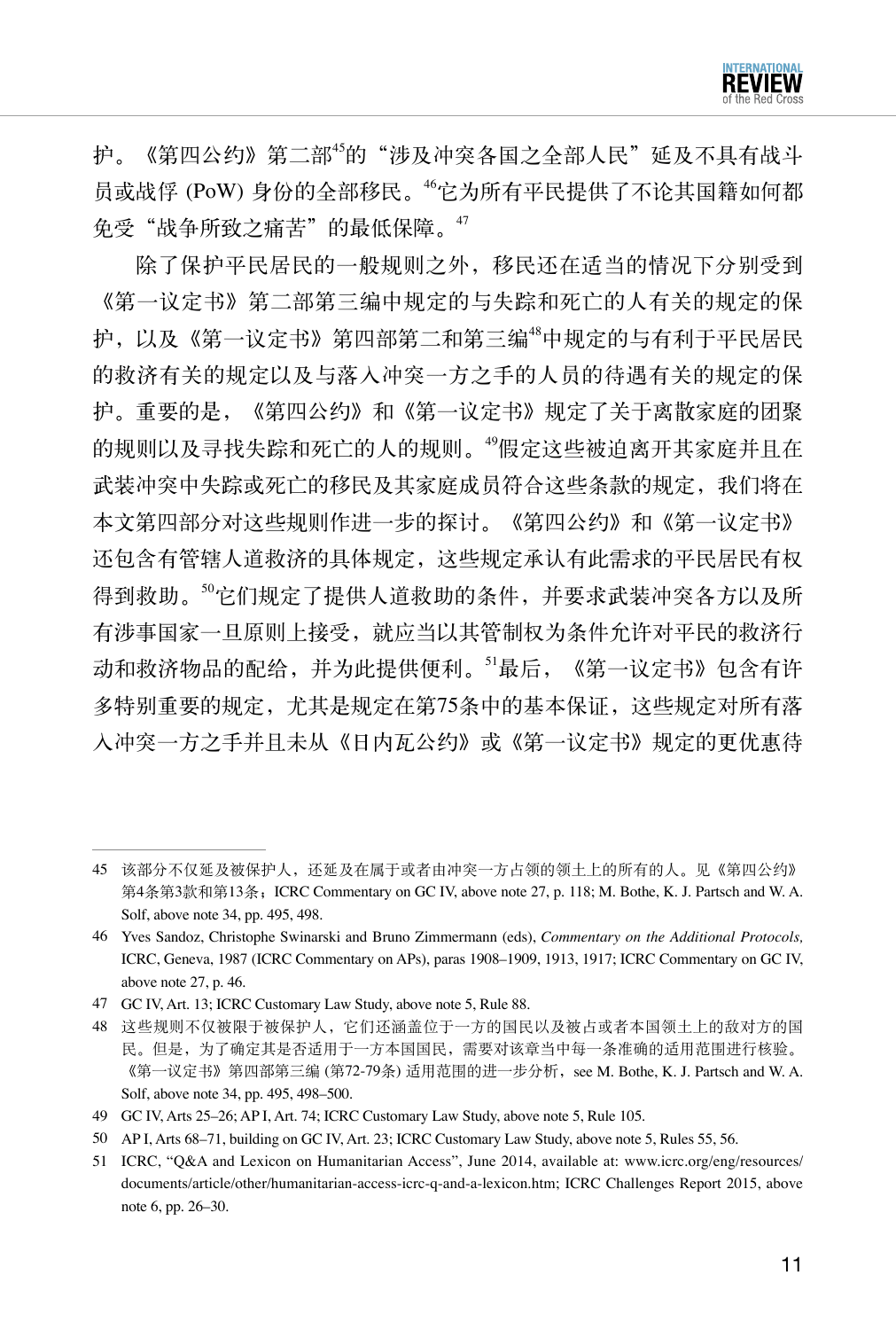遇获益的移民提供最低保护。<sup>52</sup>如今, IHL关于落入敌手的平民的待遇的基 本规则和原则已经成为习惯国际法规则, 它们对于移民保护至关重要。53

虽然依照IHL大多数移民都被认为是平民,但是一旦落入敌手,他们可 能变成战斗员并享受作为战俘 (PoW) 的保护,这取决于他们根据《日内瓦四 公约》和《第一议定书》的身份。<sup>54</sup>比如,如果移民是卷入国际性武装冲突 的国家的武装部队的成员,或者是满足《日内瓦第三公约》(《第三公约》) 第4条 (子) 第 (二) 项规定的条件的属于冲突一方的民兵成员,他们就属于 战斗员。"这样,一旦他们落入其卷入其中的国际性武装冲突的一个国家方 之手,如果他们满足IHL规定的条件,就有权获得战俘的身份。<sup>56</sup>如上文所 述,本文主要关注对作为平民的移民的保护,因此不对作为战斗员或战俘的 移民的保护进行更详细的探讨。

## 作为《第四公约》被保护人的移民的特别保护

在国际性武装冲突中,除了管辖平民居民的一般规则之外,移民如果 具有"被保护人"的资格, 也会受益于《第四公约》第一和第三部所建立的 更为详尽的和保护性的机制。<sup>57</sup>作为出现在冲突一方领土或占领地上的外国

<sup>52</sup> AP I, Art. 75; ICRC Commentary on APs, above note 46, p. 850; ICRC Customary Law Study, above note 5, Section V, "Treatment of Civilians and Persons Hors de Combat".

<sup>53</sup> ICRC Customary Law Study, above note 5, Rules 87–105.

<sup>54</sup> 对一旦落入敌手的移民的保护取决于其依照《第三公约》第4条和《第一议定书》第43条所具有的身 份。对于移民作为战斗员或战俘的保护的进一步的论述,see S. Jaquemet, above note 9, pp. 651–673; Y. Dinstein, above note 13, pp. 94–109; Françoise J. Hampson, "The Scope of the Obligation Not to Return Fighters under the Law of Armed Conflict", in David James Cantor and Jean-François Durieux (eds), *Refuge from Inhumanity? War Refugees and International Humanitarian Law,* Brill Nijhoff, Leiden, 2014; Reuven (Ruvi) Ziegler, *"Non-Refoulement* between 'Common Article 1' and 'Common Article 3'", in David James Cantor and Jean-François Durieux (eds), *Refuge from Inhumanity? War Refugees and International Humanitarian Law,* Brill Nijhoff, Leiden, 2014.

<sup>55</sup> 《第三公约》第4条;《第一议定书》第43条。

<sup>56</sup> 不满足IHL规定的战斗员特权和战俘身份的人以及《第三公约》所规定的保护的人,如果满足《第四 公约》第4条的标准,有权享有《第四公约》规定的保护。关于"无特权的战斗员"的保护的一般性 的综述, see Knut Dörmann, "The Legal Situation of 'Unlawful/Unprivileged Combatants'", *International Review of the Red Cross,* Vol. 85 No. 849, 2003; Laura M. Olson, "Status and Treatment of Those Who Do Not Fulfil the Conditions for Status as Prisoners of War", in A. Clapham, P. Gaeta and M. Sassòli (eds), above note 7, pp. 922–924.

<sup>57</sup> 这存在一些例外:见《第四公约》第41条第1款、第5条;关于"被保护人"的定义,见《第四公约》 第4条,见前注28。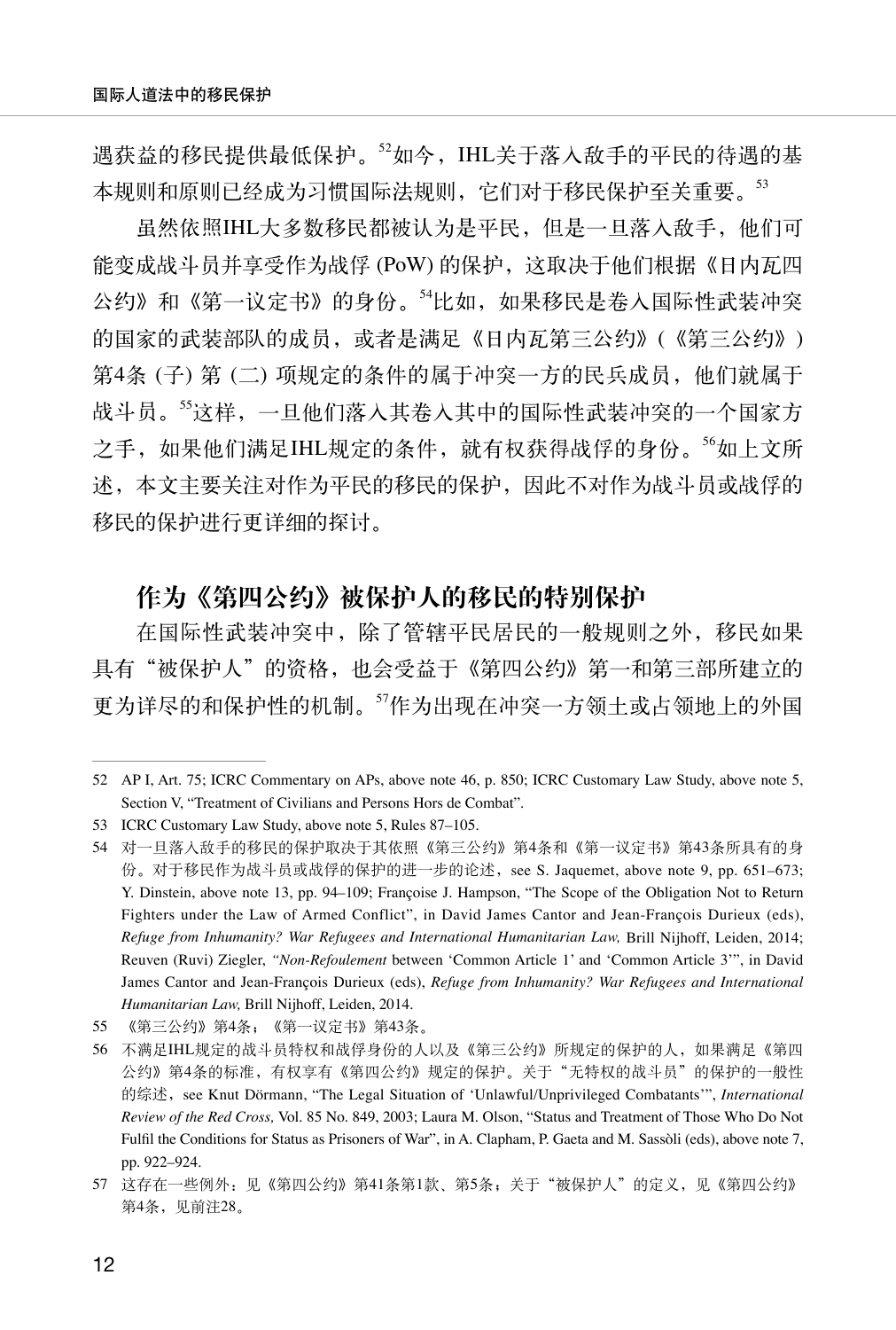人。许多移民如果满足第4条的国籍要求的话,将成为被保护人。<sup>58</sup>但是,有 些移民被排除在外:正在对其进行监管的冲突方国民;共同交战国或具有正 常外交关系的中立国国民 (但在占领地的情况下除外,因为此时中立国国民 毫无例外地是被保护人);根据其他三部《日内瓦公约》享有保护的人。<sup>59</sup>因 此,《第四公约》第4条的国籍标准遗漏了事实上未享受任何国家保护的移 民。"比如,出现在被占领国的占领国国民就不受保护。"这导致了"被保 护人"这一定义的充分性问题。按照某些观点,"所有不忠于其国籍国或者 未从其国籍国获得外交保护的人都应当被认为是 (《第四公约》第4条意义内 的)'被保护人'"。<sup>62</sup>前南斯拉夫国际刑事法庭 (ICTY) 曾认定,决定保护 的关键因素不是形式上的国籍联系,而是"对一个国家的效忠和该国外交保 护的双重缺乏"。<sup>63</sup>但是这一解释受到不少批评。<sup>64</sup>

根据《第四公约》,适用于包括移民在内的被保护人的规则取决于他们 所处的局势。所有被保护移民都包括在关于冲突各方的领土和占领地的共同 第一编当中。他们享有生命、尊严得到尊重的权利、家庭权利以及政治、宗 教和其他信仰的权利。应使其免受酷刑、残酷或有辱人格的待遇或者体刑, 并且必须使其受到保护,免受一切暴行或报复行为。《第四公约》第二编对

<sup>58</sup> 如下文关于无国籍人和难民的章节所述, 在适用《第一议定书》的情况下, 落入这些术语意义内的人 可以根据《第一议定书》第73条被认定为《第四公约》第4条规定的被保护人。

<sup>59</sup> 《第四公约》第4条第2款、第4条第4款。尽管一个尚未批准《第四公约》的国家的国民也被排除在 外,但《日内瓦公约》为世界各国普遍批准。See also CRC Commentary on GC IV, above note 27, p. 47; ICRC Commentary on APs, above note 46, p. 848, paras 2947–2948.

<sup>60</sup> 但是,见下文关于《第一议定书》第73条的效果和《第四公约》第70条第2款规定的难民的保护的各 章节。

<sup>61</sup> ICRC Commentary on GC IV, above note 27, p. 46: 《第四公约》当中唯一明确适用国际性武装冲突一方 国家国民的条款是《第四公约》第70条第2款。尽管个人可以根据该条被认定为难民,但他们并不属于 《第四公约》第4条的范围 (除非《第一议定书》适用并且该议定书第73条得以满足)。见下文关于难民 的章节。

<sup>62</sup> M. Jacques, above note 13, pp. 163–164, 42–48, 160; Elizabeth Salmón, "Who Is a Protected Civilian?", in A. Clapham, P. Gaeta and M. Sassòli (eds), above note 7, pp. 1142–1145.

<sup>63</sup> ICTY, *The Prosecutor v. Duško Tadić,* Case No. IT-94-1-A, Judgment (Appeals Chamber), 15 July 1999, paras 163–169.

<sup>64</sup> Marco Sassòli and Laura M. Olson, "The Judgment of the ICTY Appeals Chamber on the Merits in the Tadić Case", *International Review of the Red Cross,* Vol. 82, No. 839, 2000, pp. 743–747; Jean-François Quéguiner, "Dix ans après la creation du Tribunal penal international pour l'ex-Yougoslavie: Évaluation de l'apport de sa jurisprudence au droit international humanitaire", *International Review of the Red Cross,* Vol. 85, No. 850, 2003, pp. 302–303.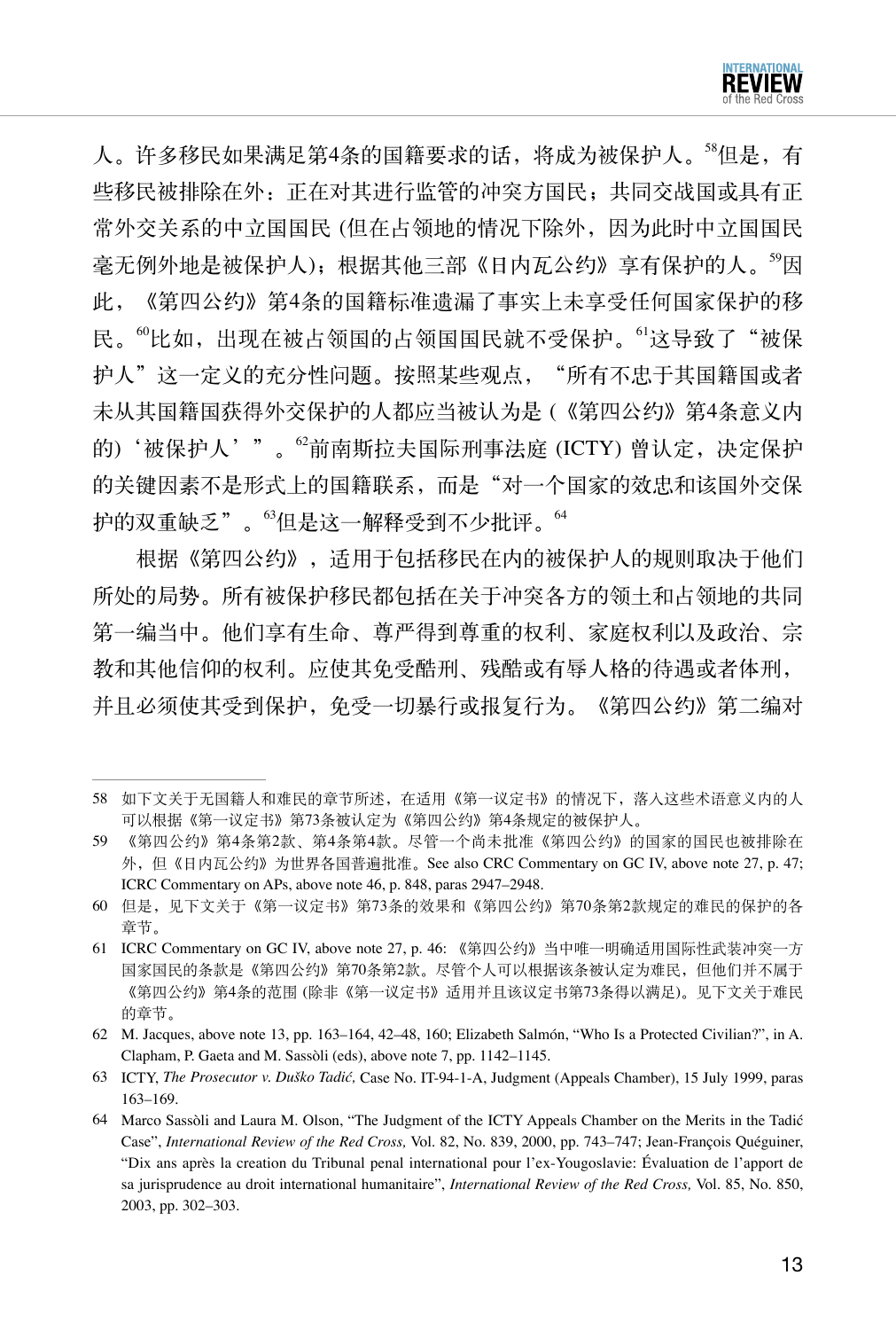处于冲突一方领土上的移民规定了额外的保护。重要的是,这一编规定,如 果移民留在该国,无论是其本人的选择还是由于被拘留,他们的境遇将继续 由有关在和平时期的外国人的规定调整。<sup>65</sup>这包括可适用的国内法和国际人 权法以及国际难民法。在任何情况下,都应当授予移民与其生存条件相关的 一系列权利 (如其在与国民平等的基础上接受个人或集体救助的权利、获得 医疗照顾的权利以及信仰自由)。<sup>66</sup>那些与移民迁徙有关的规则规定在第二编 当中,尤其是不推回原则和离境权。"第二编还调整"由于战争而有必要" 对被保护人采取的管制与安全措施。"根据《第四公约评注》,这些措施可 能包括对迁徙自由的限制 $^{\rm 00}$ 或者指定居住和最为严厉的情形下的拘留。 $^{\rm 00}$ 

在占领地上的移民进一步受到《第四公约》第三编中各规则的保护。首 先,占领国必须尊重在占领开始之前在被占领国有效的法律。<sup>71</sup>另外,作为 占领地的居民,移民还受到保护免受占领国恣意行为的侵害。比如,管制措 施必须是因迫切的安全理由所必须。<sup>72</sup>保护移民的其他相关规定包括被保护 人的迁徙<sup>73</sup>以及关于食物和医疗物资、救助行动、刑事立法以及程序。

#### 作为被保护无国籍人的移民

无国籍的移民也属于《第四公约》第4条规定的被保护人,这是"由于 这一否定形式,该定义涵盖无任何国籍的人"。<sup>74</sup>《第四公约》未定义无国 籍人;重要的是一个人没有国籍。对于"无国籍人"的这种理解比后来通过 的1954年《关于无国籍人地位的公约》的定义更宽泛。比如,1954年公约排

70 ICRC Commentary on GC IV, above note 27, p. 207.

<sup>65</sup> GC IV, Art. 38; ICRC Commentary on GC IV, above note 27, p. 244.

<sup>66</sup> 《第四公约》第38条。

<sup>67</sup> 见下文"管辖移民迁徙的规则"部分。

<sup>68</sup> 《第四公约》第27条、第41-43条。另见第37条。

<sup>69</sup> 尤其见上注第49条第5款;ICRC Commentary on GC IV, above note 27, pp. 282–283.

<sup>71</sup> 《陆战法规和惯例公约及其附件:陆战法规和惯例章程》,187 CTS 227, 1 Bevans 631, The Hague, 18 October 1907 (1910年1月26日生效)(《1907年海牙章程》),附件第43条。

<sup>72</sup> 《第四公约》第78条。

<sup>73</sup> 见下文"管辖移民迁徙的规则"部分。

<sup>74</sup> ICRC Commentary on GC IV, above note 27, pp. 46, 47; M. Bothe, K. J. Partsch and W. A. Solf, above note 34, p. 502.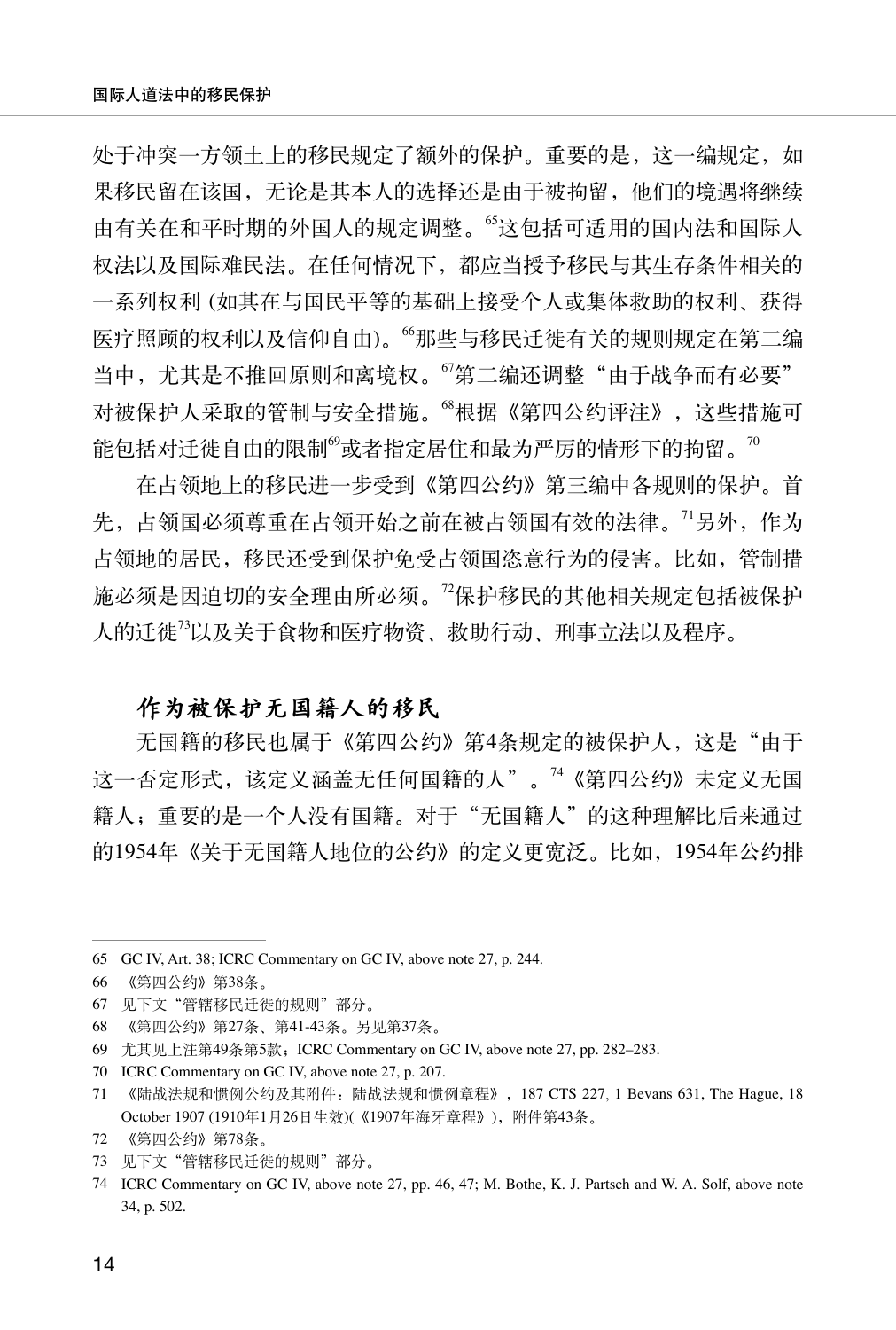

除了已经受到不同于联合国难民高级专员署 (UNHCR) 的联合国 (UN) 机构 保护或救助的人。<sup>75</sup>

在适用《第一议定书》的情况下, "无国籍人"指那些由"相关国际 文件"尤其是1954年《公约》或者"避难国或居留国国内法"规定所涵盖 的人。<sup>76</sup>如果在敌对行为开始之前就变成了无国籍人,《第一议定书》明确 将其归入《第四公约》规定的被保护人的范畴, 那么, 他们"在任何情况 下"都将"不加任何不利区别"地受到这种保护 。"尽管如此,如上文所提 及的,无论《第一议定书》是否适用,无国籍人 (包括那些在敌对行动开始 之后变成无国籍人的人) 在任何情况下都已经被认为是《第四公约》规定的 被保护人。<sup>78</sup>《第一议定书》中所包含的时间限制对于无国籍人来说不具有 任何实际意义。<sup>79</sup>在《第四公约》和《第一议定书》都适用的情况下,被保 护人地位延及那些根据相关国际文件和国内法"在敌对行动开始'之前或之 后'被认为是无国籍人的人"。80

#### 移民以难民身份受到保护

如上所述,许多难民可能属于《第四公约》第4条有关"被保护人"的定 义范围之内,并因此受益于全方位的保护 (包括《第四公约》第44条<sup>81</sup>)。但是, 有些个人不享有其原籍国的保护,同时也不是IHL规定的"被保护人"。<sup>82</sup>这一 空白导致了《第一议定书》第73条的适用。<sup>83</sup>除了上述各种无国籍人之外,这

<sup>75</sup> 根据第1条第1款,无国籍人是"任何国家根据其法律的运行都不认为其是国民的人"。尽管这一定义 看起来和宽泛,但其第二段排除了某些个人。见《关于无国籍人地位公约》,360 UNTS 117,1954年9 月28日 (1960年6月6日生效)。

<sup>76</sup> 《第一议定书》第73条;See also ICRC Commentary on APs, above note 46, paras 2957–2958.

<sup>77 《</sup>第一议定书》第73条; See also ICRC Commentary on APs, above note 46, paras 2974, 2976; M. Bothe, K. J. Partsch and W. A. Solf, above note 34, p. 502.

<sup>78</sup> ICRC Commentary on APs, above note 46, paras 2978–2979; M. Bothe, K. J. Partsch and W. A. Solf, above note 34, p. 504.

<sup>79</sup> ICRC Commentary on APs, above note 46, paras 2955, 2978–2980.

<sup>80</sup> *Ibid.*, para. 2980.

<sup>81</sup> 该条对被认定为"难民"的移民规定了特别的保护。见下文"作为难民的移民的特别保护"部分。

<sup>82</sup> ICRC Commentary on GC IV, above note 27, p. 47; ICRC Commentary on APs, above note 46, p. 848, paras 2947–2948.是占领国国民的难民不被认为是被保护人。尽管享有《第四公约》宽泛的保护,但他们还 享有《第四公约》第70条第2款规定的特别保护。见下文"作为难民的移民的特别保护"部分。

<sup>83</sup> 在讨论这些议定书草稿的1972年政府专家大会上,UNHCR和ICRC表明了《第四公约》未对所有难民 提供必要的保护这一观点,同时建议所有难民和无国籍人都应被认为是《第四公约》意义上的被保护 人。See ICRC, *Report on the Work of the Conference: Conference of Government Experts on the Reaffirmation and Development of International Humanitarian Law applicable in Armed Conflicts, Second Session (Geneva, 3 May–3 June 1972),* Geneva, 1972, Vol. 1, para. 3.125, and Vol. 2, p. 82.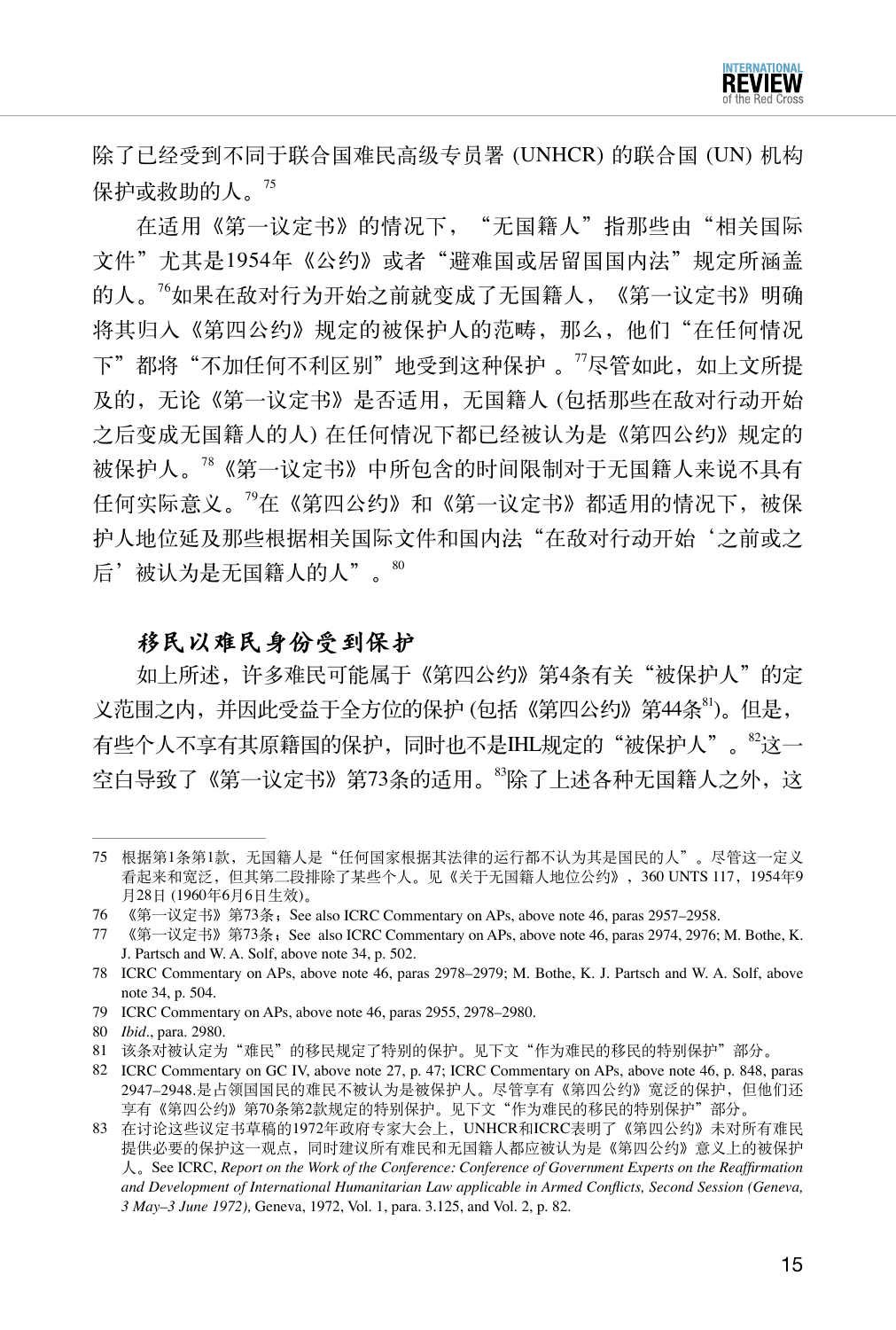一规定还赋予根据《第一议定书》定义的难民以被保护人地位,而无论其国 籍如何以及他们落入哪一方之手。<sup>84</sup>难民指 (1)"根据有关各方所接受的相关 国际文件或者根据避难国或居留国国内法",(2) "在敌对行动开始之前"被 认为是难民的人。移民要被认定为难民,有资格成为《第四公约》意义上的 被保护人,这两项标准必须同时得到满足。这与《第四公约》第44条和第70 条第2款不同,后者对"难民"这一术语的理解比《第一议定书》更宽泛。<sup>85</sup>

根据《第一议定书》第73条规定的第一项标准, "难民"的定义依据的 是具有约束力的文件,如1951年《难民地位公约》(1951年《难民公约》) 以 及"由相关各方所接受"的不具约束力的决议和宣言,如《卡塔赫纳难民宣 言》。"重要的是,一个国家授予难民地位的决定对冲突各方都有约束力, 因此他们必须按照被保护人对待难民,即使他们尚未接受据以确定难民地位 的国际文件。<sup>87</sup>如果该决定是基于国内法作出的,他们也必须予以尊重。此 外,如果一个国家已经承认了UNHCR对于被该组织根据其使命而认定为难 民的人的管辖权,那么UNHCR作出的难民地位认定也对冲突各方具有拘束 力。88第73条的第二项标准将人员范围限制为"在敌对行动开始之前"被认 为是难民的人。<sup>89</sup>这在敌对行动开始之后成为难民的但不是《第四公约》规 定的被保护人的人的保护上留下一个重要的缺口。因此这引来一些批评,认 为这一时间标准引入了"一种恣意的和不必要的区别,直接与《日内瓦公 约》的人道保护原则相抵触"。<sup>90</sup>

<sup>84</sup> ICRC Commentary on APs, above note 46, para. 2981; M. Bothe, K. J. Partsch and W. A. Solf, above note 34, p. 505.

<sup>85</sup> 见下文"作为难民的移民的特别保护"部分。

<sup>86</sup> ICRC Commentary on APs, above note 46, paras 2952, 2959–2973. 另见《关于难民地位的公约》,189 UNTS 137, 1951年7月28日 (1954年4月22日生效);《卡塔赫纳难民宣言》,1984年11月22日 ( 《卡塔赫 纳宣言》)。关于国际移民法中对"难民"的不同定义的更多细节,see, for instance, Guy S. Goodwin-Gill and Jane McAdam, *The Refugee in International Law,* 3rd ed., Oxford University Press, Oxford, 2007, pp. 15–50.

<sup>87</sup> ICRC Commentary on APs, above note 46, paras 2952–2953.

<sup>88</sup> *Ibid.*, para. 2969. 在UNHCR权限范围内"难民"的定义依据的是UNHCR章程,其包含一个与1951年 《难民公约》几乎相同的定义,而且多年来由联合国大会、经济社会理事会以及UNHCR执行委员会 的决议将其扩展包括"在其原籍国或者习惯居住地国之外并且由于由严重扰乱公共秩序的一般性的暴 行或事件而导致的严重而不加区别的对生命、身体健康或自由的威胁而无法返回"的人。See UNHCR, *Resettlement Handbook,* July 2011, pp. 80–81, available at: www.unhcr.org/46f7c0ee2.pdf.

<sup>89</sup> ICRC Commentary on APs, above note 46, para 2956.

<sup>90</sup> M. Jacques, above note 13, p. 162.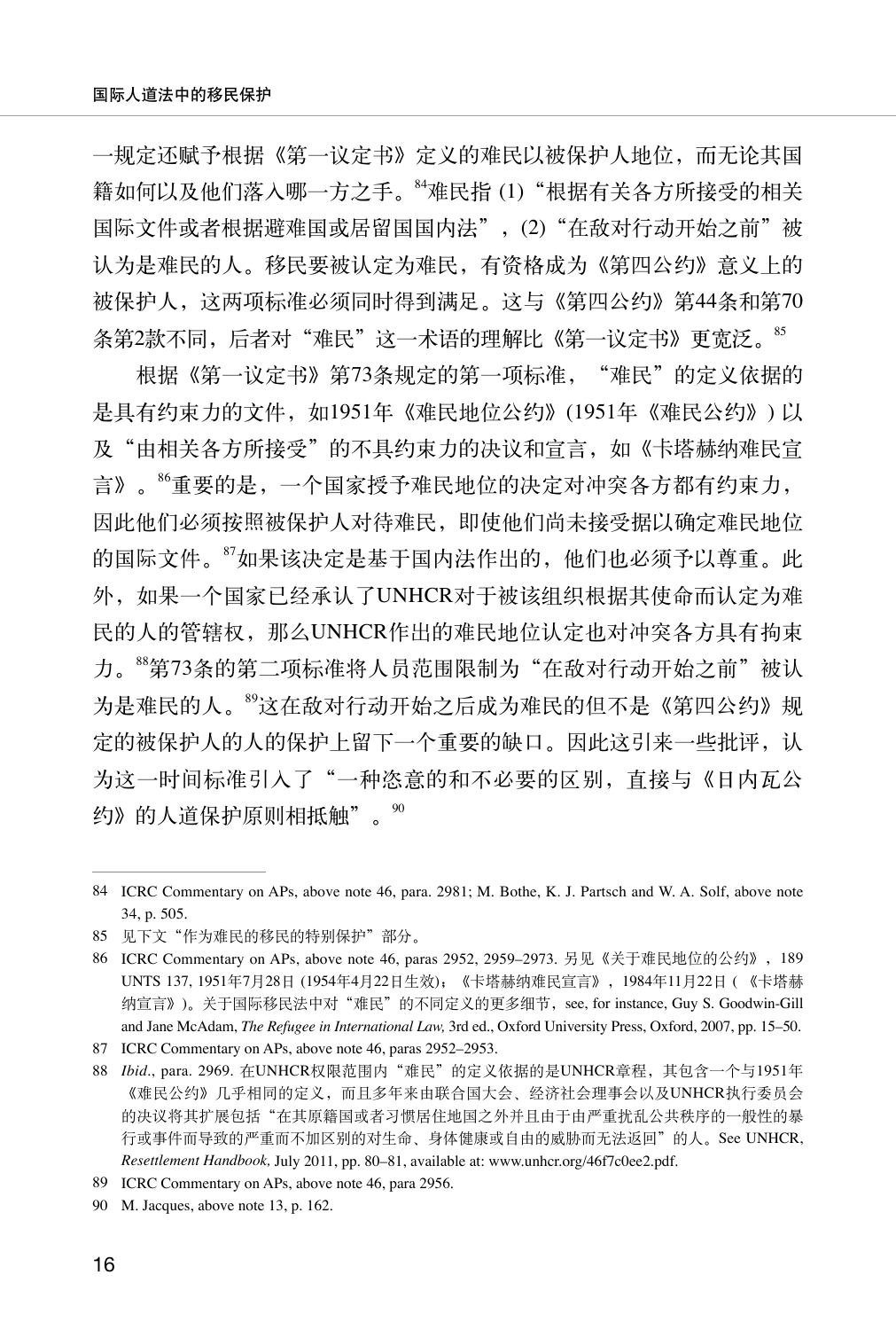

总之,在《第一议定书》适用的情况下,满足第73条规定的"难民" 标准的移民将被明确承认为《第四公约》意义上的"在任何情况下而且不加 任何不利区别的"被保护人。<sup>91</sup>他们有权获得《第四公约》第一和第三部中 规定的各种保护。<sup>92</sup>对于身为占领国国民的难民来说尤为如此,因为这将在 《第四公约》第70条第2款仅有的规定之外显著地改善其保护水平。<sup>93</sup>比如, 不得对其在占领之前所实施的行为或表达的意见进行起诉或判罪,除非涉及 对战争法规和惯例的违反。<sup>94</sup>

#### 对作为难民的移民的特别保护

如上文所述,在某些情况下,难民可能被认为是《第四公约》规定的被 保护人,而且——只要他们满足其"难民"这一定义——在《第一议定书》 适用的情况下,他们将一直被认为是被保护人。<sup>95</sup>他们应受《第四公约》和 《第一议定书》规定的全方位保护。<sup>96</sup>难民还根据两项专门适用于他们的规 定享有特别保护:《第四公约》第44条针对在冲突一方领土上的被保护难 民,《第四公约》第70条第2款针对在占领地上 (未被认为是被保护人的) 难 民。《第四公约》中未对"难民"一词进行定义。根据对第44条的评注, 应该给出一个比在国际难民法中更宽泛的定义,后者"太技术而且范围太 窄"。<sup>97</sup>成为《第四公约》项下的难民,从而受到第44条或者第70条第2款

- 95 如上文所述,按照《第四公约》和/或《第一议定书》,无国籍人将一直被认为是被保护人。
- 96 ICRC Commentary on APs, above note 46, pp. 847, 850, paras 2944, 2956.

<sup>91</sup> 《第四公约》第73条; ICRC Commentary on APs, above note 46, para 2976. 见上文"作为被保护人的移民 的特别保护"部分。

<sup>92 《</sup>第一议定书》第73条明确参照《第四公约》第三部是要确保《第四公约》每一条规定都"按照最有 利于难民的方式进行解释"(如,难民即使不是敌国国民也要受到《第四公约》第4条第2款的保护)。 See ICRC Commentary on APs, above note 46, para. 2982.

<sup>93</sup> M. Bothe, K. J. Partsch and W. A. Solf, above note 34, p. 505; ICRC Commentary on APs, above note 46, para. 2985.

<sup>94</sup> M. Bothe, K. J. Partsch and W. A. Solf, above note 34, p. 505.

<sup>97</sup> ICRC Commentary on GC IV, above note 27, pp. 263–264. 值得注意的是1967年《关于难民地位的议定 书》包含一个比1951年《难民公约》更宽泛的难民定义,后者被《评注》所引用 (而尚无文件引用前 者)。但是,1967年《议定书》的定义包含有特定的限制,因此有人主张《第四公约》意义上的难民 定义应当考虑比该《议定书》更宽泛。见《关于难民地位的议定书》,606 UNTS 267, 1967年1月31日 (1967年10月4日生效),第1条。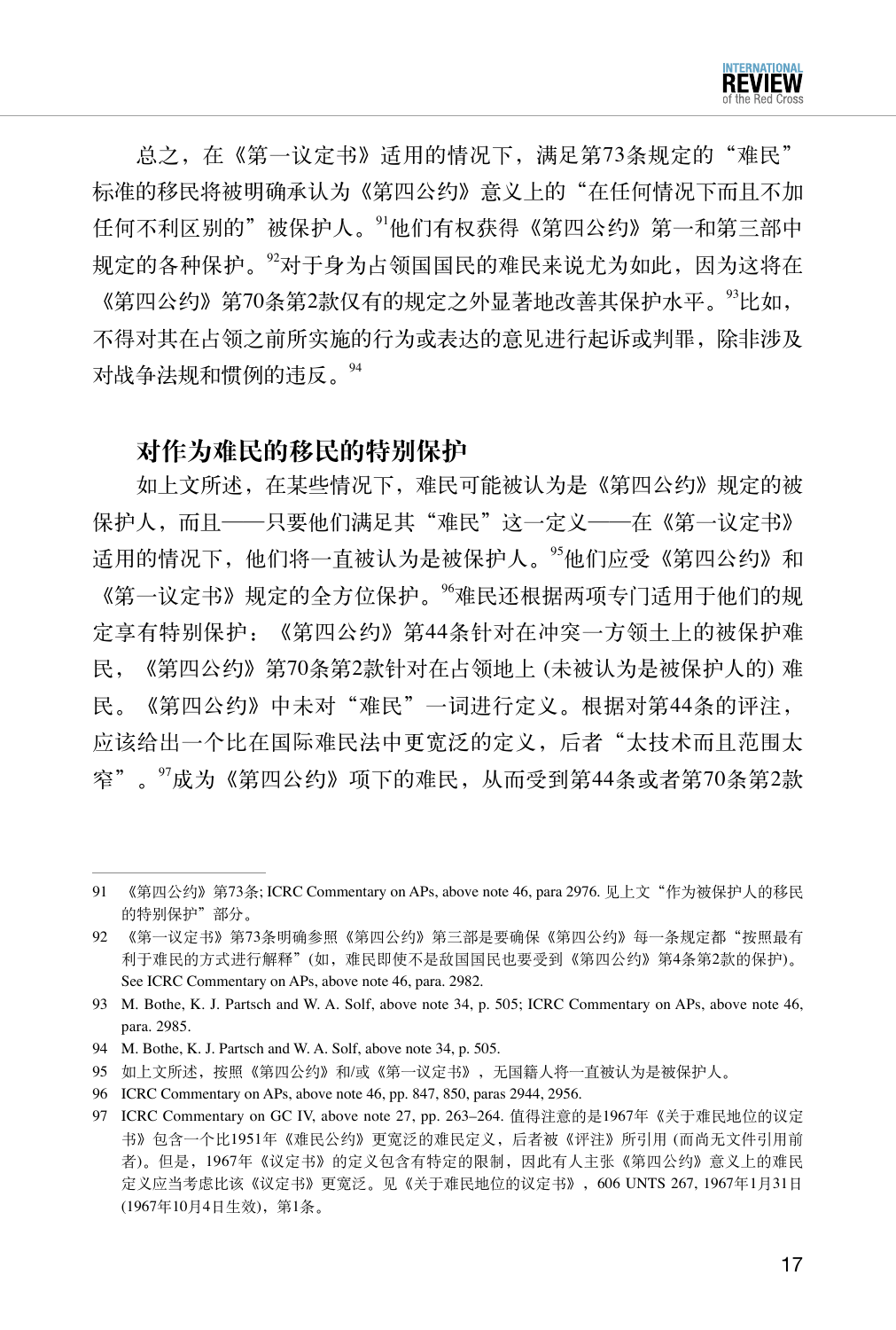的保护的关键考量因素是相关个人未"享有任何政府的保护"。"所有符合 这一标准的移民都应被认为是难民。获益于补充式保护的个人以及未落入 1951年《难民公约》和1967年《关于难民地位的议定书》范围的个人仍然不 能被认为是《第四公约》意义上的难民。<sup>99</sup>《第四公约》还涵盖满足《难民 公约》认定标准的个人 (即使反过来不一定成立)。<sup>100</sup>与《第一议定书》第73 条不同,《第四公约》第44条不要求在敌对行动开始之前对难民进行如此认 定。因此,比如,一个在敌对行动期间逃亡到敌方领土的人会跟一个在武装 冲突开始之前被授予庇护权的人受到《第四公约》第44条同样的保护。

当难民的原籍国卷入与其避难国的武装冲突的时候,难民作为形式上的 敌对外国人,与其原籍国不再具有忠诚关系,因此并不自动是其母国的潜在 威胁。但是,作为在冲突一方领土上的敌国国民,他们仍然特别容易遭受管 制和安全措施的侵害。《第四公约》第44条通过调整第4条意义上的国籍标 准和鼓励各方考虑证明被保护人"精神亲和"或"思想忠诚"的其他因素承 认了这一点。<sup>101</sup>虽然如果难民表现出一种对国家安全的威胁仍然可能被强加 经授权的管制措施, 102但第44条要求在决定此类措施的时候, 不得仅仅根据 其国籍而将难民作为敌对外国人对待。根据《评注》,在管制措施之外, 第 44条应当"以最为宽宏的人道精神得以适用,目的是最大限度地利用其提供 的资源来保护难民"。<sup>103</sup>

作为占领国的国民,身处被其从中逃离的国家占领的领土上的难民不是 被保护人,除非他们被认为是上文"作为被保护难民的移民"部分所论述的 《第一议定书》第73条规定的难民。因此,这些移民不能享受《第四公约》 第一和第三部对被保护人规定的额外保护。104他们仅享有平民居民的保护105

<sup>98</sup> ICRC Commentary on GC IV, above note 27, p. 264. See also ICRC Commentary on APs, above note 46, para. 2942.这一标准不应当与《第四公约》第4条中的"缺乏正常外交关系"相混淆; "只有国家和其国民 之间事实上的忠诚关系存在推定的和持久的破裂才能使一个人具有'难民'资格"。D. J. Cantor, above note 9, pp. 357–358.

<sup>99</sup> V. Chetail, above note 9, p. 707

<sup>100</sup> D. J. Cantor, above note 9, pp. 365–366.

<sup>101</sup> ICRC Commentary on GC IV, above note 27, p. 264.

<sup>102</sup> GC IV, Art. 44; ICRC Commentary on GC IV, above note 27, pp. 264–265; M. Bothe, K. J. Partsch and W. A. Solf, above note 34, p. 503.

<sup>103</sup> ICRC Commentary on GC IV, above note 27, p. 265.

<sup>104</sup> 见上文"作为《第四公约》规定的被保护人的移民的特别保护"部分。

<sup>105</sup> 见上文"作为平民一部分的移民的特别保护"部分。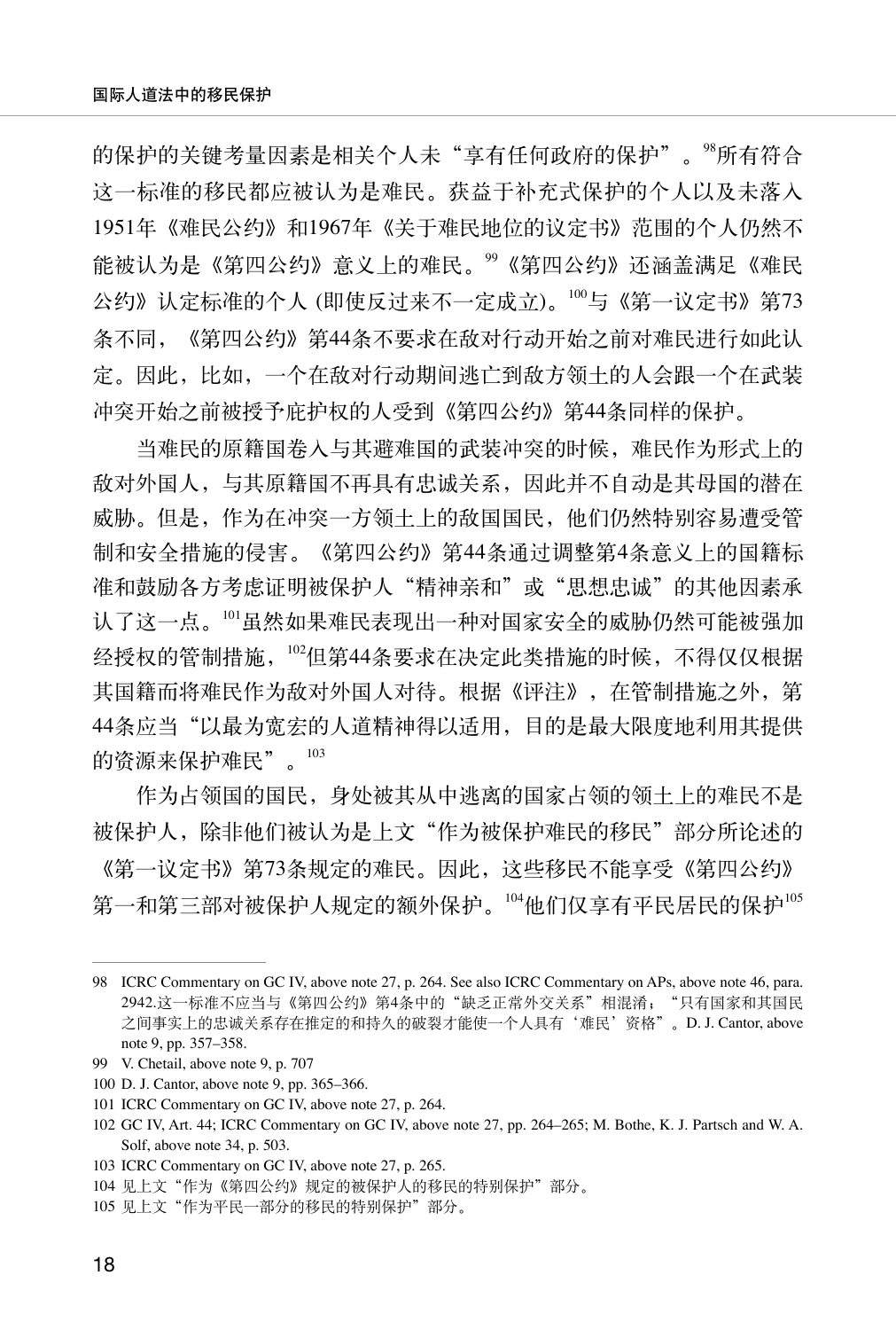

以及《第四公约》第70条第2款规定的特别保护,后一种保护是为了应对难 民可能处于危险处境而产生的。尽管描述有些微不同,但第70条第2款意义 上的"难民"一词意在给出一个与《第四公约》第44条相似的含义。""与第 44条的不同在于,要获得第70条第2款规定的保护,所有人——无论是否已 经被认为是难民——必须"在敌对行动开始前"已经到达被占领地。<sup>107</sup>第70 条第2款禁止占领国对难民进行逮捕、诉追、定罪或驱逐。这一规定的例外 情况是如果他们在敌对行动开始后实施针对其原籍国的犯罪,或者在敌对行 动开始后实施普通的刑事犯罪,而这些犯罪证明根据被占领国法律在和平时 期对其进行引渡是正当的。<sup>108</sup>第70条第2款寻求确保难民不仅仅因为寻求庇 护或因为其行为导致了其离境而被惩罚,并确保"其母国继续尊重"其先前 所享有的庇护权。<sup>109</sup>

## 关于国际性武装冲突中移民保护的结论

综上所述,所有移民都受到保护免受敌对行动的影响,而且必须根据 涉及平民居民的一般规则予以人道待遇。在被认为是被保护人的情况下,包 括难民和无国籍人在内的所有移民都有权获得《第四公约》规定的全方位保 护。最后,根据《第四公约》被认为是"难民"的移民当处于冲突一方领土 上的时候可以获得《第四公约》第44条的保护,或者当处于被其原籍国占领 的领土上时受到《第四公约》第70条第2款的保护。

# 在非国际性武装冲突中IHL如何对待移民?

在非国际性武装冲突中,不存在战斗员、战俘或被保护人身份。所有不 直接参加或不再直接参加敌对行动的人都根据IHL相关规定得到保护 (即共 同第3条以及在特定类型的非国际性武装冲突时的《第二附加议定书》(《第

<sup>106</sup> ICRC Commentary on GC IV, above note 27, p. 350. See also D. J. Cantor, above note 9, p. 365.

<sup>107</sup> M. Bothe, K. J. Partsch and W. A. Solf, above note 34, p. 504.

<sup>108</sup> ICRC Commentary on GC IV, above note 27, pp. 350–352.

<sup>109</sup> *Ibid*., p. 351.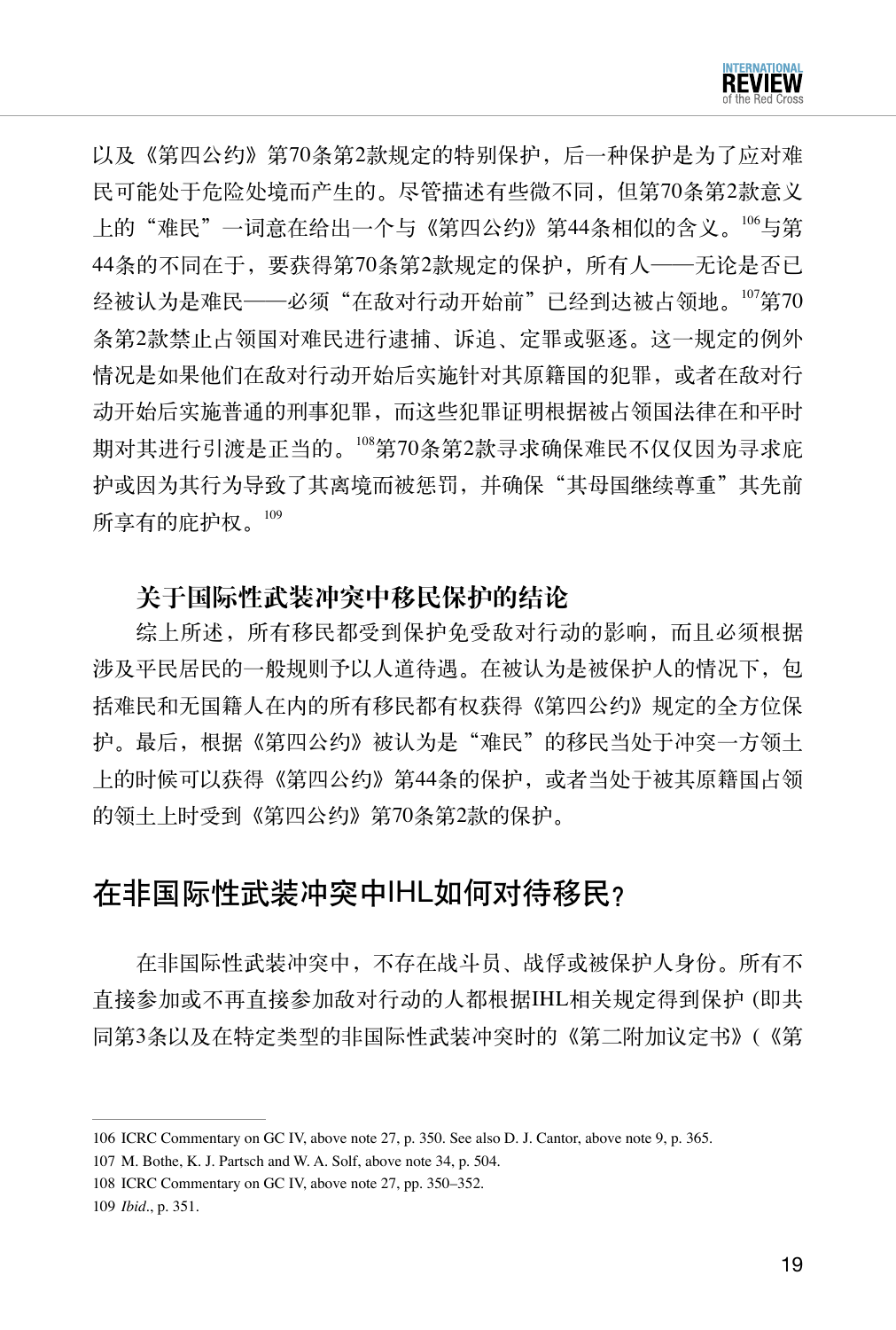二议定书》))。110按照《共同第3条评注》,根据该条应受保护的"未积极 参与敌对行动的人"<sup>111</sup>首先是平民, 包括"已经复员或被遣散的前武装部队 人员",其次是"武装部队非作战人员"(即医疗和宗教人员)。<sup>112</sup>第三类人 是"放下武器或失去战斗力之武装部队人员"。<sup>113</sup>如《第二议定书评注》所 指出的,该议定书涵盖"包括难民和无国籍人在内的参与冲突国家的所有居 民,无论其国籍如何"。<sup>114</sup>

共同第3条和《第二议定书》并未专门提及移民 (或者难民或无国籍 人),但是这些个人作为不参加或不再参加敌对行动的人受到保护。必须 "在任何情况下都予以人道待遇,不得基于种族、肤色、宗教或信仰、性 别、出身或财力或其他类似标准而加以不利区别"。<sup>115</sup>根据《第二议定书评 注》,虽然可以采取安全措施,但这些措施"不应对个人待遇的保障有所 损害"。<sup>116</sup>移民有权获得共同第3条规定的基本保障,包括禁止对生命和身 体施以暴力、损害个人尊严以及未经公正审判而遽行判罪。在可适用的情 形下,《第二议定书》包含有更多有关此种禁止的特定规则以及对包括被 剥夺自由的人在内的所有未直接参与敌对行动的个人予以人道待遇的附加 规定。117移民还受到适用于非国际性武装冲突的习惯国际法规则的保护,包 括对人道待遇的基本保障。<sup>118</sup>

尽管在非国际性武装冲突中没有战斗员或战俘地位,但在平民与一国武 装部队或有组织的武装集团的成员之间进行区别对于确定谁应受保护免受敌

<sup>110</sup> 还有一些与作战手段和方法有关的IHL规则,保护战时期间积极参与敌对行动的个人。如《第二议定 书评注》所指出的,该《议定书》涵盖所有受武装冲突影响的个人,包括不参加或不再参加敌对行动 的人以及"必须在《议定书》意义内符合与敌人和平民居民有关的特定行为规则"的人。See ICRC Commentary on APs, above note 46, para. 4485.

<sup>111</sup> 关于参照与共同第3条"积极"参与敌对行动相同的概念对《附加议定书》中"直接"参与敌对行动定 义的解释, see ICRC Interpretative Guidance, above note 38.

<sup>112</sup> ICRC Commentary on GC I, above note 6, paras 521–522.

<sup>113</sup> 共同第3条第1款。

<sup>114</sup> ICRC Commentary on APs, above note 46, para. 4489.

<sup>115</sup> 共同第3条第1款;《第二议定书》第2、第4条; ICRC Commentary on GC I, above note 6, paras 519, 527, 528; ICRC Customary Law Study, above note 5, Rule 87.

<sup>116</sup> ICRC Commentary on APs, above note 46, para. 4489.

<sup>117</sup> 《第二议定书》第4-5条。

<sup>118</sup> ICRC Customary Law Study, above note 5, Rules 87–105.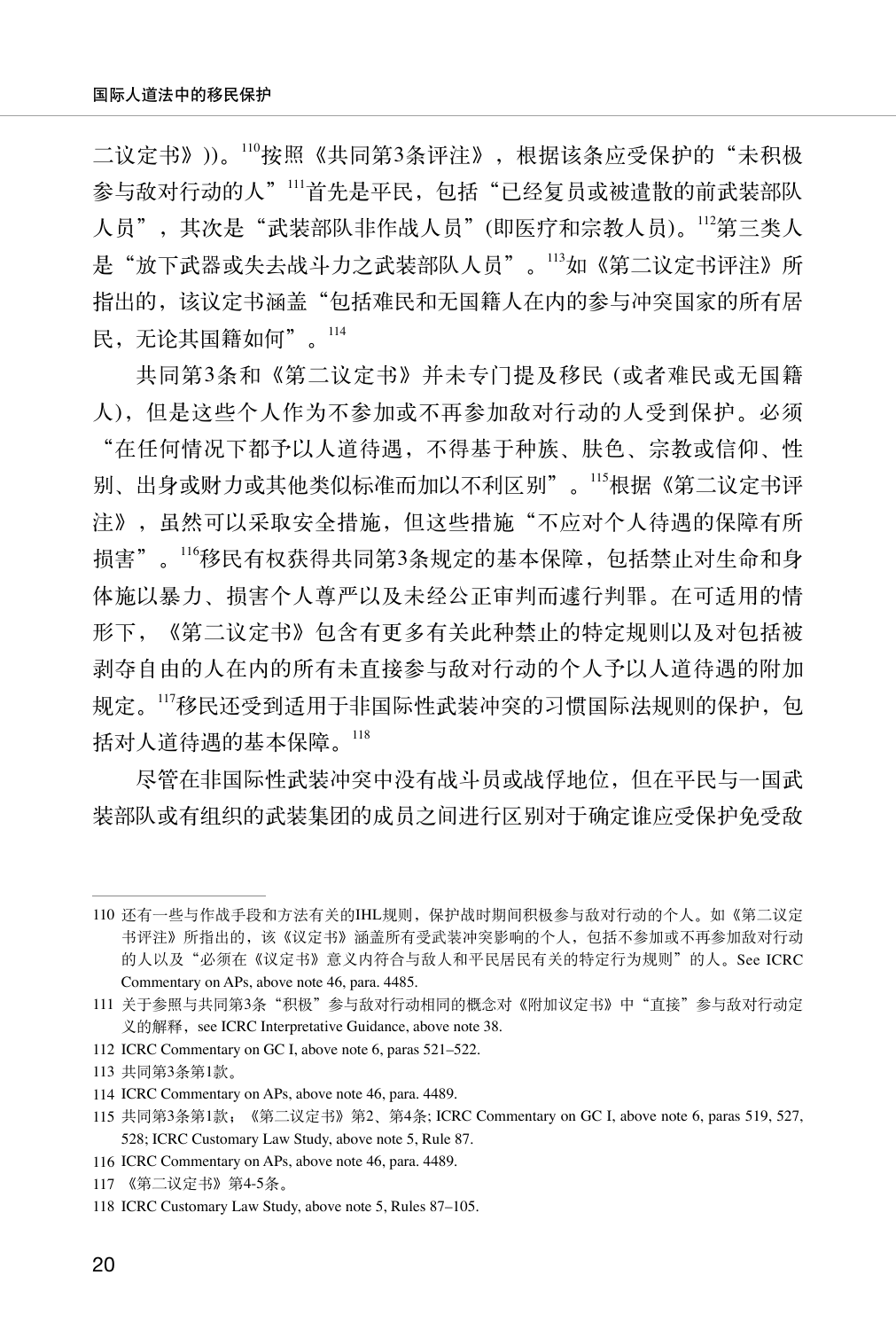

对行动影响来说仍然是必不可少的。<sup>119</sup>在敌对行为的意义上,所有不是一国 武装部队或冲突一方有组织的武装集团成员的人都是平民。120一国的武装部 队是其常规部队以及其他受命于该冲突国负责的指挥官控制的有组织的武装 集团或单位。<sup>121</sup>同时,一个非国家冲突方的武装部队是有组织的武装集团而 且仅包括具有连续作战职责的个人。<sup>122</sup>在非国际性武装冲突中,由于没有战 斗员、战俘或受保护人地位,因此国籍并不重要。

作为平民,移民享有免受敌对行动影响的一般性保护,除非而且他们在 此期间直接参与敌对行动或者他们代表冲突一方承担一种持续战斗的职责。<sup>123</sup> 他们还受到《第二议定书》第四部中保护平民居民的规则的保护,包括禁止 直接针对平民的攻击、目的在于在平民当中散播恐怖的暴力行为或威胁以及 使用饥饿作为作战方法。124移民还受到免于强制迁徙的保护。125除此之外,

《第二议定书》规定,对有需要的平民提供救助行动应当以相关缔约方的同 意为前提。<sup>126</sup>最后,尽管《第一议定书》包含有国际性武装冲突中平民保护 的附加的且更为详细的规定,习惯IHL也将许多此类规则延伸适用于非国际 性武装冲突。<sup>127</sup>

- 124 《第二议定书》第13条第2款、第14条。
- 125 《第二议定书》第17条;见下文"管辖移民迁徙的规则"部分。

<sup>119</sup> 尽管《第二议定书》比共同第3条的适用范围更窄并使用了不同的术语,二者却有着相同的人员种类划 分。See ICRC Interpretive Guidance, above note 38, p. 29; 另见《第二议定书》第1条第1款、第12条第1、 第3款。

<sup>120</sup> ICRC Challenges Report 2011, above note 6, p. 43; ICRC Interpretive Guidance, above note 38, p. 27. See also ICRC Commentary on GC IV, above note 27, p. 40:"(关于落入敌手之人待遇的) 第3条有极宽的适 用范围,并涵盖武装部队成员和未参与敌对行动之人。但是,在这种情况下,该条自然首要适用于平 民——即人们所认为的不携带武器的人"。

<sup>121</sup> ICRC Commentary on GC I, above note 6, paras 530, 532–533; ICRC Commentary on APs, above note 46, para. 4462.

<sup>122</sup> ICRC Interpretive Guidance, above note 38, pp. 27–36; ICRC Challenges Report 2011,above note 6, p. 43; ICRC Commentary on GC I, above note 6, para. 534.

<sup>123</sup> 《第二议定书》第13条第1款、第13条第3款;ICRC Interpretive Guidance, above note 38, p. 27.

<sup>126</sup> 《第二议定书》第18条;ICRC Customary Law Study, above note 5, Rule 55. 关于同意要件更多的细节, see ICRC Commentary on GC I, above note 6, paras 830–831.

<sup>127</sup> ICRC Customary Law Study, above note 5; see, in particular, Section I (Rules11–24) and Section III (Rules 53, 55 and 56).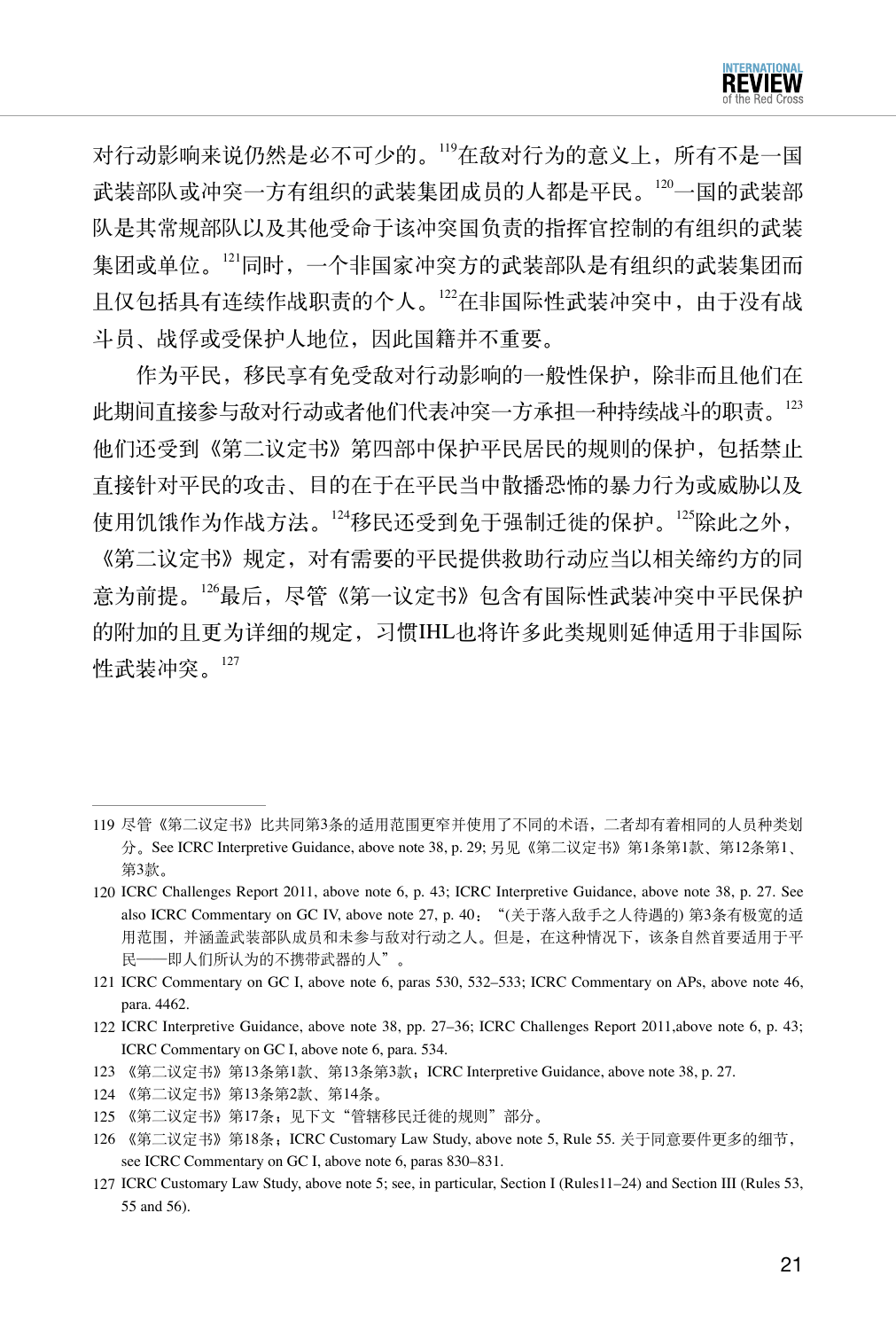# 移民背景下的IHL相关问题

我们看到, 在武装冲突中, IHL对移民提供了重要的保护; 其中有些保 护尤其重要,我们将在本文这一部分予以关注。第一部分将考察在国际性和 非国际性武装冲突中移民迁徙方面的限制性或许可性规则。这一部分将回顾 IHL规定的不推回原则的主要特点并思考一下妨碍移民迁徙或者与其相关的 其他规则。第二部分将阐述与尊重失踪和死亡移民的家庭生活、维持或重建 家庭联系以及查明其命运和下落有关的规则。

#### 管辖移民迁徙的规则

IHL的主要目的是避免因为武装冲突造成平民的痛苦,包括防止和将强 制迁移降之最少,无论是跨国界还是在一国境内。IHL通过一系列规定保护 平民免受敌对行动影响和明确禁止强制迁移的规则来实现这一目的。当平民 仍然被迫流离失所时,IHL要求对其予以保护和帮助。

关于移民迁徙问题,无论是其自愿迁徙还是由冲突方进行,IHL都规定 了若干规则对其施加特别的和额外的限制和要求。这种迁移的合法性取决于 其与包括不推回原则在内的IHL规则的一致性。通俗地说,该原则禁止以任 何方式将个人从一个当局移送到另一当局,而无论是否有实质性的理由相信 该个人有特定基本权利受到侵害的危险。<sup>128</sup>这一点尤其在酷刑 或者残酷、非 人道或者有辱人格的待遇或处罚、恣意地剥夺生命或迫害方面已经得到了承 认。129不推回原则在IHL、IHRL和国际难民法中有不同的适用范围。130该原 则的核心也是习惯国际法的组成部分。<sup>131</sup>

<sup>128</sup> Laurent Gisel, "The Principle of *Non-Refoulement* in Relation to Transfers", in *Detention in Armed Conflicts,*  Proceedings of the 15th Bruges Colloquium, 16–17 October 2014, College of Europe and ICRC, *Collegium,* No. 45, Autumn 2015, p. 116. See also ICRC, "Note on Migration and the Principle of *Non-Refoulement*", in this issue of the Review.

<sup>129</sup> Gisel, above note 128, pp. 116.

<sup>130</sup> ICRC Commentary on GC I, above note 6, para. 709 and references in fn. 635.

<sup>131</sup> ICRC Commentary on GC I, above note 6, para. 709 and references in fn. 636.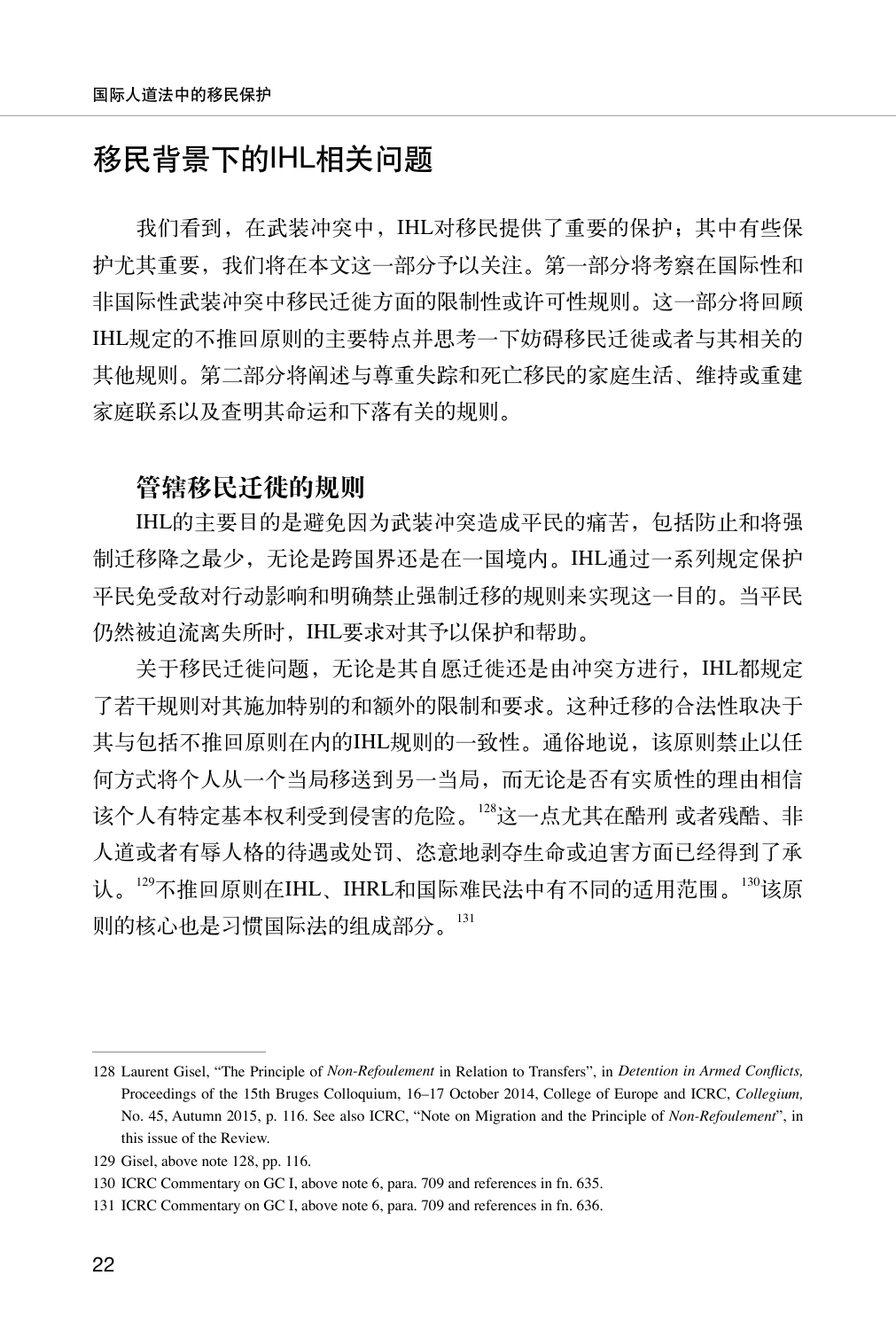## 在国际性武装冲突一方领土上的被保护人

首先,移民作为被保护人有权在冲突开始或冲突期间离开受影响领土, 除非其离境与该国的国家利益相抵触。<sup>132</sup>只有在其自愿的情况下才可以离 境——这一点很重要,因为移民可能选择居留——而且可以离境去往被保护 人自己的国家或其他国家。<sup>133</sup>离境权的行使必须满足有关安全、卫生、保健以 及食物条件。<sup>134</sup>国家作出的离境决定,包括拒绝离境决定,必须符合具体的 保障性要求。<sup>135</sup>其次,除了特别办法之外,可适用的国内法和国际法将继续管 辖外国人在和平时期的待遇。<sup>136</sup>因此,在和平时期,冲突一方只有在遵守IHL 关于迁移被保护人的特别规定的前提下,才能基于合法的理由将移民驱逐出 境。<sup>137</sup>这要求考虑IHL与包括IHRL有关驱逐外国人的规则在内的其他部门国际 法之间的互动问题。138第三,根据习惯IHL, 一旦迁移的理由不复存在, 平民 有权自愿安全地回到其母国或习惯居住地国。<sup>139</sup>但是,这一权利并不延及被合 法驱逐的移民;它仅涵盖那些已经自愿或非自愿流离失所的人。140

除了这些规则之外,《第四公约》第45条对冲突一方移送被保护移民的 权利规定了重要的限制。这些法定的限制是绝对的,不容克减或出现例外安

<sup>132</sup> 《第四公约》第35条第1款。

<sup>133</sup> ICRC Commentary on GC IV, above note 27, p. 235.

<sup>134</sup> 《第四公约》第36条;ICRC Customary Law Study, above note 5, Rule 131. See also ICRC Commentary on GC IV, above note 27, p. 266: "如果予以驱逐, 其必须依照人道条件实行, 应给予适当尊重的待遇, 而且不得予以残暴对待"。

<sup>135</sup> 《第四公约》第35条第1-3款。 See ICRC Commentary on GC IV, above note 27, p. 238:比如,必须将拒 绝决定通知保护国,除非该个人不希望其母国知晓。

<sup>136</sup> 《第四公约》第38条。

<sup>137</sup> David James Cantor, "Forced Displacement, the Law of International Armed Conflict and State Authority", 19 July 2011, p. 19, available at: ssrn.com/abstract=2297405; Jean-Marie Henckaerts, *Mass Expulsion in Modern International Law and Practice,* Martinus Nijhoff, The Hague, 1995, pp. 135–142. See also ICRC Commentary on GC IV, above note 27, p. 266: 在国家安全有此要求的情况下,可将外国人逐一驱逐。"但是,实践 和理论都证明这是一种受限的权利:比如,在战争伊始对处于交战国领土上的所有外国人大规模驱逐 出境是不被允许的。……受到驱逐威胁的个人必须能够在其面前未被设置任何困难的情况下提出其辩 护,而且假如驱逐令已获批准,必须在授予其一个合理的期间届满后才能实施该驱逐令;在此情形下 必须通知保护国。"

<sup>138</sup> J.-M. Henckaerts, above note 137, pp. 8–49, 137–138.

<sup>139</sup> ICRC Customary Law Study, above note 5, Rule 132.在条约法中,保护在占领地上的被保护人的《第四公 约》第49条第2款规定,一俟该区域战事停止,已经被撤离的人必须被移送回家。

<sup>140</sup> *Ibid.*, Rule 132.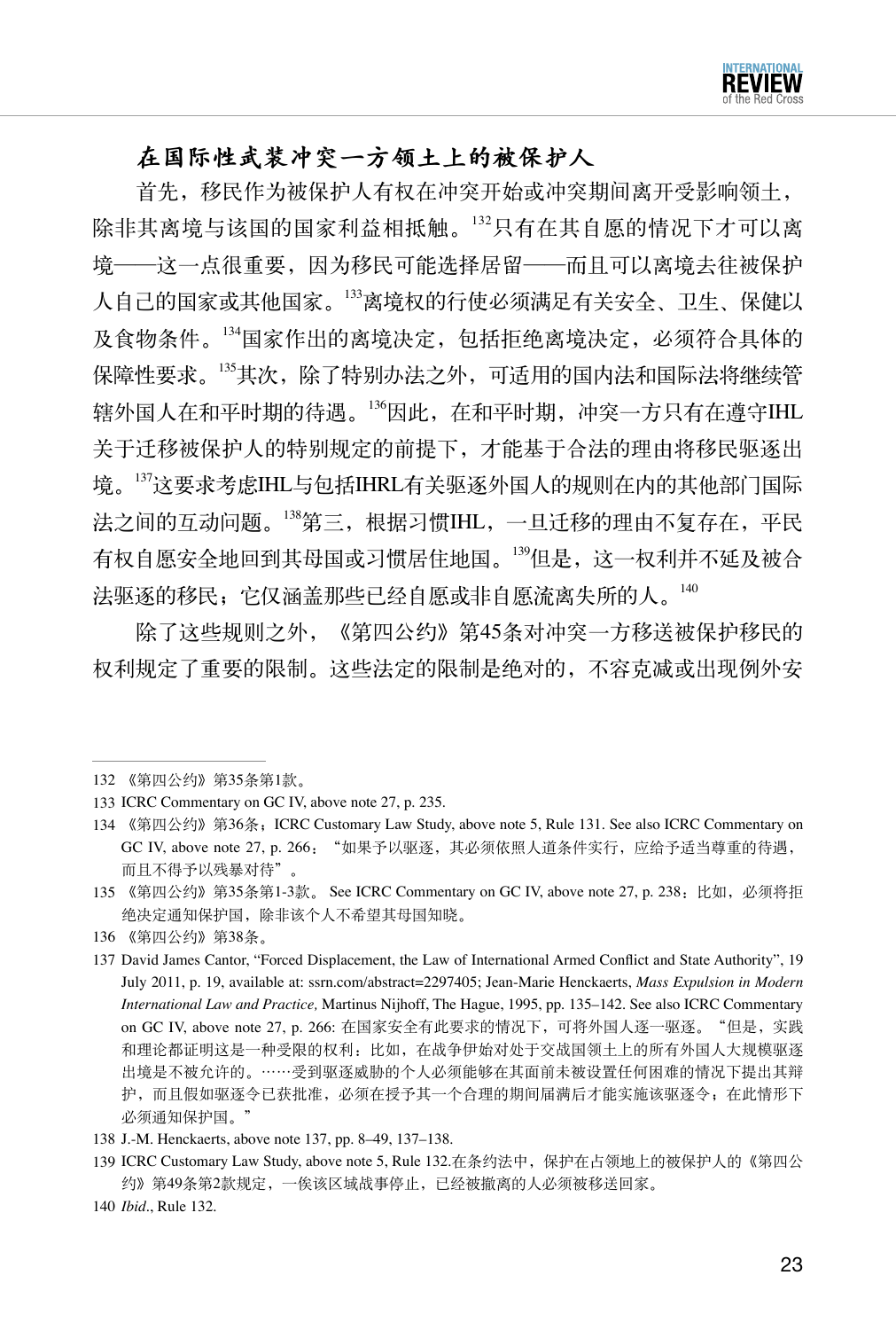排。141但是,正如《评注》中所指出的,限制不得干预被保护人根据《第四 公约》第35条所享有的在冲突开始时或者冲突期间离开该领土的权利。<sup>142</sup>对 移送被保护人的权利的第一个重要的限制是不推回原则,甚至在1951年《难 民公约》之前,该原则已经表述在《第四公约》第45条中。<sup>143</sup>按照ICRC的观 点,不推回原则的范围延及任何此类移送,比如驱逐、遣送、引渡或归还, 无论其形式上的名称如何。<sup>144</sup>根据《第四公约》第45条第4款,在冲突一方 领土上的被保护人在任何情况下都不得"被移送到其因政治意见或宗教信 仰有惧怕迫害之理由之国家"。<sup>145</sup>尽管在IHL中没有对"迫害"一词予以定 义,但它至少是指由于种族、宗教、国籍或政治见解的原因而对人权 (生命 权、自由和安全) 的严重违反。<sup>146</sup>

对于移送在冲突一方领土上的外国人的第二个限制规定在第45条第3款 当中,该限制比不推回原则的其他表述更加宽泛。<sup>147</sup>它不仅禁止根据IHRL和 国际难民法所通常援引的特定理由 (如酷刑或迫害) 之情形下的移送, 还包括 接受国不能或者不愿按照《第四公约》所赋予的保护对待外国人的情形。<sup>148</sup> 逻辑上来说,考虑到接受国自身也被要求遵守《第四公约》第45条,这意味 着违反《第四公约》向第三国进行的移送 (间接推回) 也受到禁止。<sup>149</sup>因此,

<sup>141</sup> ICRC Commentary on GC IV, above note 27, pp. 266, 269. IHRL中的不推回原则同样是绝对的。关于 在国际难民法中的例外情况,需要进行狭义解读,see 1951 Refugee Convention, Art. 33 (2); Andreas Zimmermann and Philipp Wenholz, "Article 33(2)", in Andreas Zimmermann (ed.), *The 1951 Convention on the Status of Refugees and its 1967 Protocol: A Commentary,* Oxford University Press, Oxford, 2011, para. 2.

<sup>142</sup> ICRC Commentary on GC IV, above note 27, p. 267.

<sup>143</sup> 关于不推回原则更详细的分析, see Cordula Droege, "Transfers of Detainees: Legal Framework, Non-Refoulement and Contemporary Challenges", *International Review of the Red Cross,* Vol. 90, No. 871, 2008; Elihu Lauterpacht and Daniel Bethlehem, "The Scope and Content of the Principle of *Non-Refoulement*: Opinion", in Erika Feller, Volker Türk and Frances Nicholson (eds), *Refugee Protection in International Law: UNHCR's Global Consultations on International Protection,* Cambridge University Press, Cambridge, 2003; Emanuela-Chiara Gillard, "There's No Place Like Home: States' Obligations in Relation to Transfers of Persons", *International Review of the Red Cross,* Vol. 90, No. 871, 2008.

<sup>144</sup> ICRC, above note 128, p. 2, fn. 1.

<sup>145</sup> 《第四公约》第45条第4款。

<sup>146</sup> 1951年《难民公约》第1条; UNHCR Handbook on Procedures and Criteria for determining Refugee Status under the 1951 Convention and the 1967 Protocol relating to the Status of Refugees, HCR/IP/4/Eng/ REV.1, re-edited, Geneva, January 1992, paras 51–53. See also E.-C. Gillard, above note 143, pp. 723–724 and 727.

<sup>147</sup> 《第四公约》第45条第3款;另见《第三公约》第12条关于战俘的规定。

<sup>148</sup> ICRC Commentary on GC IV, above note 27, pp. 268–269; C. Droege, above note 143, p. 675.

<sup>149</sup> Vincent Chetail, "The Transfer and Deportation of Civilians", in A. Clapham, P. Gaeta and M. Sassòli (eds), above note 7, pp. 1199–1200.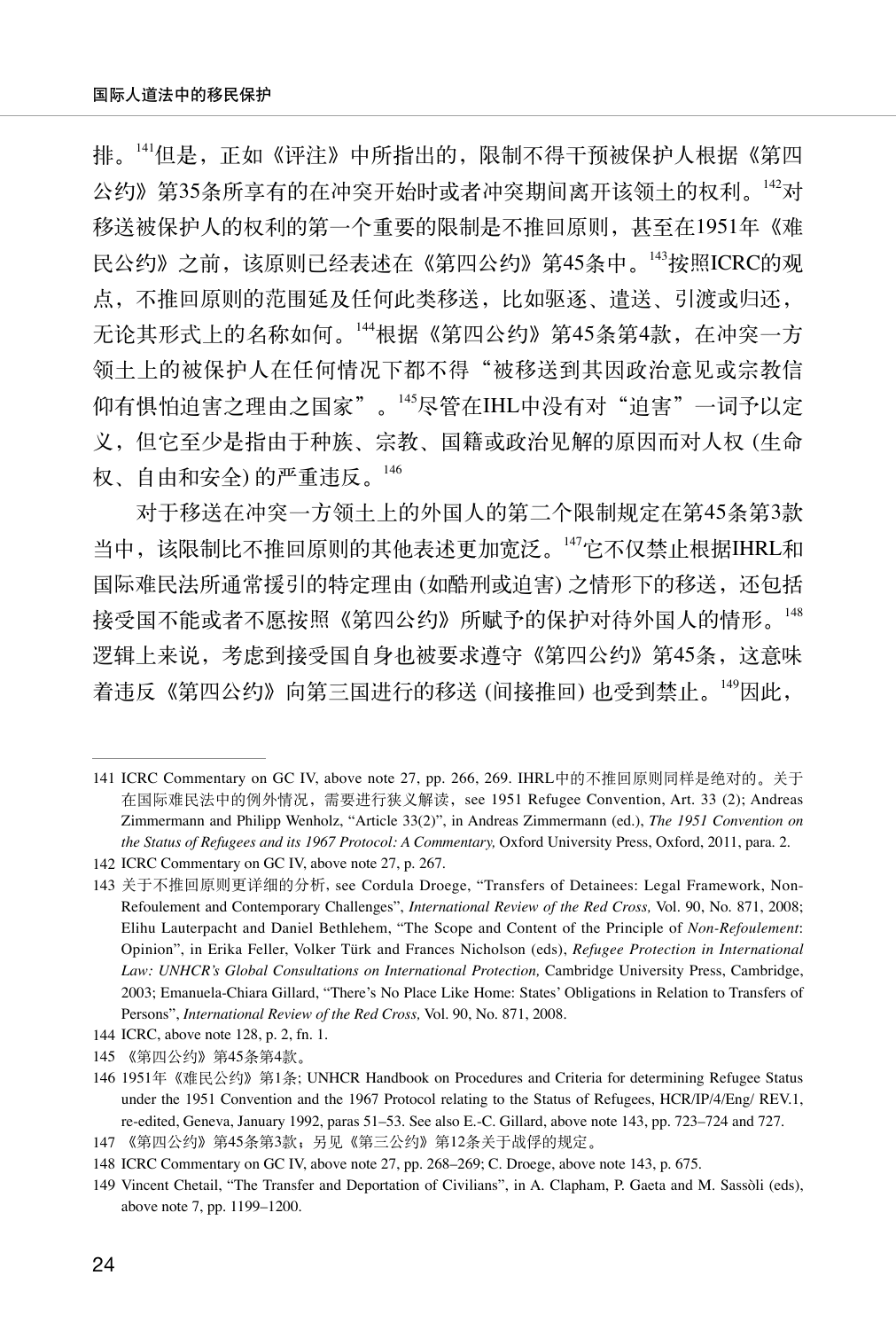除非移送国对于接受国愿意并能够适用包括不推回义务在内的《第四公约》 感到满意,否则不会移送。如果移送被保护人,在接受国未履行其四公约项 下之义务的情况下,移送国仍旧有责任,而且必须"采取有效措施对这种局 势予以纠正"或者"请求返还被保护人"。<sup>150</sup>移送国还有义务确保接受国遵 守共同第1条,该条反过来加强了后者的义务。<sup>151</sup>据此,如果移送国认为接 受国不愿或不能履行其四公约项下的责任,它便不得移送相关个人,因为这 将会鼓励、协助或帮助对IHL的违反。<sup>152</sup>另外,它"必须在其权力范围内尽 一切办法终止此种违反",必要时可以监视被移送个人的命运,利用其影响 力以确保接受国遵守四公约。

#### 占领地上的被保护人

在占领局势下,《第四公约》第48条规定"非领土被占领的国家之人民 的被保护人"得依第35条规定之限制,拥有离境权。该条的措辞明确指向离 境权,包括被保护的难民在内,而且不限于遣送回国。<sup>154</sup>虽然适用于占领地 的条约法并未明确规定不推回原则,但IHRL和国际难民法原则保护在武装 冲突局势下的有关移民。另外,《第四公约》第49条禁止对个人和集体的强 制移送,并禁止驱逐被保护人,而无论其动机和目的地如何,除非因平民安 全或迫切的军事理由而有此必要。<sup>155</sup>这种禁止没有例外而且宽泛地适用于国

- 152 ICRC Commentary on GC I, above note 6, para. 154.
- 153 *Ibid*., paras 154, 168.

<sup>150</sup> C. Droege, above note 143, p. 698.

<sup>151</sup> ICRC, *Strengthening International Humanitarian Law Protecting Persons Deprived of Their Liberty: Synthesis Report from Regional Consultation of Government Experts,* Geneva, November 2013, p. 24 (有些专家将移送 义务视为"国家根据共同第1条所具有的采取适当措施以确保其他国家遵守IHL之义务的一部分"). See also C. Droege, above note 143, p. 699. 关于共同第1条项下的义务之更为一般性的观点, see Knut Dörmann and Jose Serralvo, "Common Article 1 to the Geneva Conventions and the Obligation to Prevent International Humanitarian Law Violations", *International Review of the Red Cross,* Vol. 96, No. 895–896, 2014.

<sup>154</sup> 《第四公约》第35条; see also ICRC Commentary on APs, above note 46, commentary on AP I, Art. 73, para. 2982, 该文件进一步确认了这一点。

<sup>155</sup> 《第四公约》第49条;ICRC Customary Law Study, above note 5, Rule 129 (A) and commentary. Concerning the implicit prohibition on deportations in the 1907 Hague Regulations, see J.-M. Henckaerts, above note 137, pp. 151-152; 关于IHL针对强制迁移规定的保护的更为详细的分析, see, for example, V. Chetail, above note 149, pp. 1185–1214; M. Jacques, above note 13, pp. 19–37, 49–71, 177–208; Jan Willms, "Without Order, Anything Goes? The Prohibition of Forced Displacement in Non-International Armed Conflict", *International Review of the Red Cross,* Vol. 91, No. 875, 2009; K. Hulme, above note 13, pp. 91–116; D. J. Cantor, above note 137, pp. 1–23; Emanuela-Chiara Gillard, "The Role of International Humanitarian Law in the Protection of Internally Displaced Persons", *Refugee Law Quarterly,* Vol. 24, No. 3, 2005; J.-M. Henckaerts, above note 137, pp. 143–178.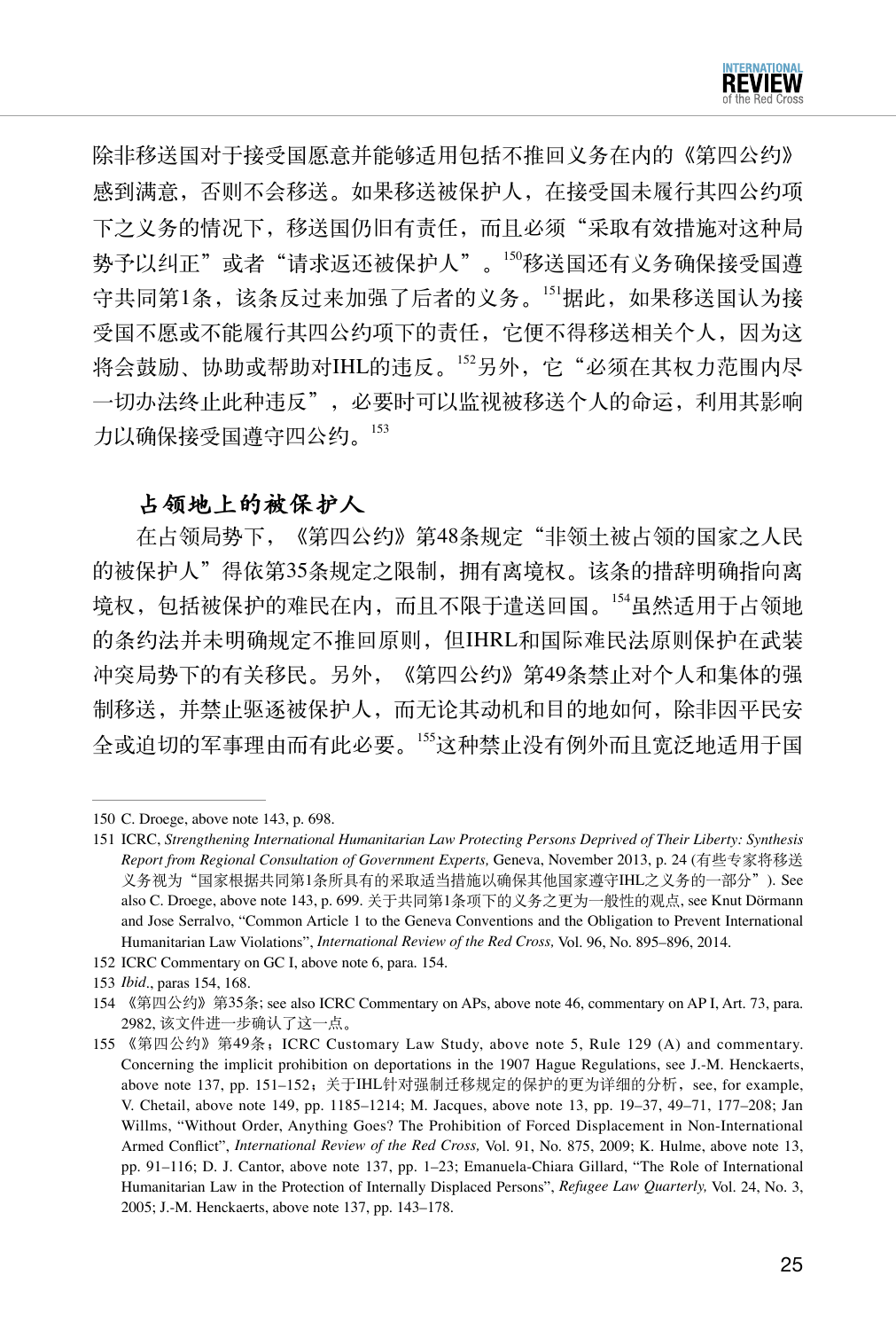家领土边界内外的对被保护移民的强制移送。尽管该条只涵盖了"强制"移 送和驱逐,因而对于那些希望离境的被保护人进行此种移送或驱逐并未受到 禁止,但其仍然确立了一个明确而绝对的禁止性规范。<sup>156</sup>

即使实行了第49条第2款允许的撤离,也不得致使占领地境外的流离失 所, "除非有不可能避免的实质性理由"。157无论是否允许, 在任何情况下撤 离都必须是临时性的,而且应当"在最大可行的程度上"满足流离失所者待 遇的特定要求,包括避免家庭离散。<sup>158</sup>无论是违反《第四公约》实行强制移送 或驱逐还是合法地撤离,都必须在该区域内的敌对行动一俟停止就将这些个 人移送回家。159由于在例外情况下撤离可能发生在第三国,返还权既适用于占 领地内部也适用于其外部 (在同一国家内部或者跨越边境) 的流离失所。100最 后,根据《第四公约》第70条第2款,处于被其原籍国占领的领土上的难民有 权获得特殊保护,免受从占领地驱逐,除非存在特定有限的原因。<sup>161</sup>

## 非国际性武装冲突

共同第3条和《第二议定书》没有包含对不推回的明确禁止。162ICRC 的立场是,根据共同第3条中所包含的对冲突各方都有拘束力的"绝对禁 止",应当禁止"将个人移送至其有实质性的理由认为其生命和人身会处 在遭到诸如谋杀或酷刑以及其他形式的不利待遇等侵害之危险的地方或当 局"。163IHL禁止在非国际性武装冲突中的推回这一结论基于并得到IHL理论 的支持, 并进一步由相关IHRL得以强化。<sup>164</sup>首先, 与《第四公约》不推回条

<sup>156</sup> ICRC Commentary on GC IV, above note 27, p. 279. See also V. Chetail, above note 149, p. 1190; J.M. Henckaerts, above note 137, p. 145.

<sup>157</sup> 《第四公约》第49条第2款。

<sup>158</sup> *Ibid*., Art. 49(2)–(3); ICRC Customary Law Study, above note 5, Rule 131; ICRC Commentary on GC IV, above note 27, pp. 280, 281. See also M. Jacques, above note 13, pp. 33–34.

<sup>159</sup> 《第四公约》第49条第2款;ICRC Customary Law Study, above note 5, Rule 132.

<sup>160</sup> E.-C. Gillard, above note 155, p. 42; ICRC Customary Law Study, above note 5, Rule 132; ICRC Commentary on GC IV, above note 27, p. 281.

<sup>161</sup> 例外情况包括在敌对行动开始后实施了犯罪的难民,还包括在敌对行动开始前实施了普通法上的犯 罪,该犯罪使得根据被占领国家的法律在和平时期对其引渡为正当。见《第四公约》第70条第2款;另 见上文"作为难民的移民的特别保护"。

<sup>162</sup> 如上文所述,应当考虑不推回原则在IHRL和/或国际难民法以及习惯国际法之下的继续适用。

<sup>163</sup> ICRC Commentary on GC I, above note 6, para 710. 关于另外的观点, see F. J. Hampson, above note 54, p. 385. 164 ICRC Commentary on GC I, above note 6, paras 710–712.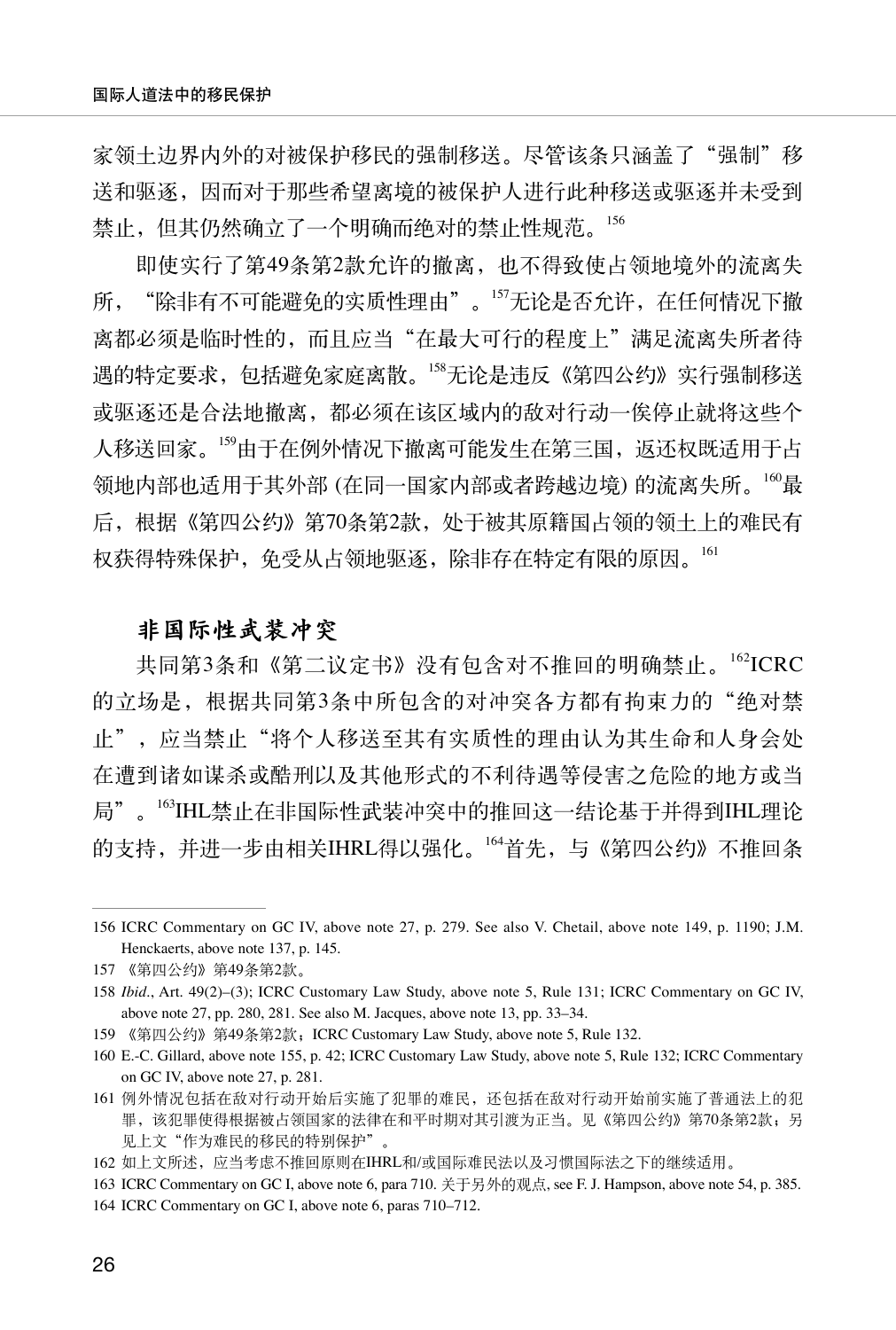

款背后的原理相类似,适用于非国际性武装冲突的法律"不应当受到被移送 个人在移送时可能处于违反共同第3条之危险这一条件的限制"。165这也是 联合国人权委员会的推理和有关不推回原则之国际法理的逻辑动机。其次,

《第二议定书》第5条第4款要求各当局"释放自由被剥夺的人应当采取必要 措施以确保其安全"。可以认为,对于移送也有此要求,其需要移送当局 将其控制下的个人进行移交。<sup>166</sup>第三,虽然没有明确规定,但可以认为基于

《第三公约》第118条的返还不得导致推回,而且这一逻辑还应当适用于非 国际性武装冲突。<sup>167</sup>最后,不推回义务得到已载入共同第1条的国家遵守和 确保遵守IHL之义务的支持。<sup>168</sup>

对个人的移送不应规避适用于非国际性武装冲突的IHL。<sup>169</sup>可以认为这 涵盖共同第3条中所规定的基本保障,包括人道待遇以及禁止将其作为人质 以及未给予全部司法保障而判罪等。<sup>170</sup>不过,考虑到人权机构所作的狭义解 释,后者可能仅限于明显不公平的案件。<sup>171</sup>根据IHL,冲突各方,包括国际 组织和非国家性的有组织武装集团,都必须遵守不推回原则。<sup>172</sup>当与根据其 他部门国际法对移民的保护相比较时,这一点很重要。另外,ICRC的观点 是,如果对个人的控制从一个当局转移到另一个,那么不论是否跨越国界, 都应当适用不推回原则。<sup>173</sup>

关于移民移徙的另一项相关规则是《第二议定书》第17条第1款禁止各 方"除为平民的安全或迫切的军事理由所要求外,基于有关冲突的理由"下 令平民居民迁移的规定。<sup>174</sup>这也是一项习惯国际法规则。<sup>175</sup>与在国际性武装 冲突中一样,该规则虽然只涵盖"强制"迁移 -- 无论是在国家之内还是

<sup>165</sup> L. Gisel, above note 128, p. 118; ICRC Commentary on GC I, above note 6, para. 710.

<sup>166</sup> L. Gisel, above note 128, p. 119.

<sup>167</sup> *Ibid*..

<sup>168</sup> ICRC, above note 151, p. 24. 关于非交战国根据共同第1条有关向非国际性武装冲突之国家方移送被拘留 人的义务的分析, see R. Ziegler, above note 54, pp. 386–408.

<sup>169</sup> ICRC Commentary on GC I, above note 6, para. 710.

<sup>170</sup> *Ibid*., para. 710.

<sup>171</sup> *Ibid*., para. 710以及引用的判例法。

<sup>172</sup> *Ibid*., para. 713.

<sup>173</sup> *Ibid*., para. 713.

<sup>174</sup> 更多细节,见前注155中关于禁止强制迁移的参考文献。

<sup>175</sup> ICRC Customary Law Study, above note 5, Rule 129(B).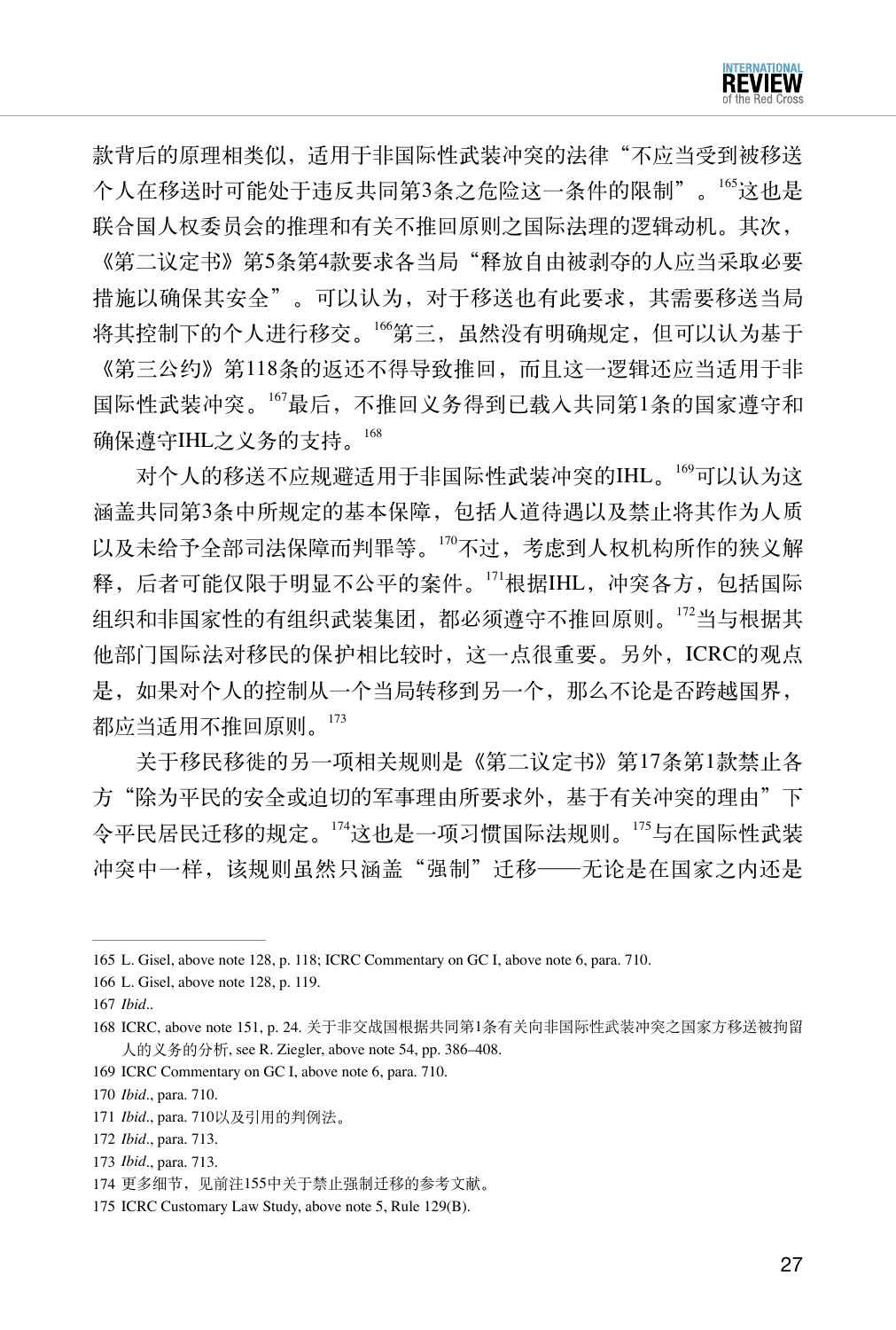跨越边界——而且不应当将其推定为制止自愿迁徙,但其仍然是绝对的。 如果必须进行迁移, "则应采取一切可能的措施, 使平民居民能在满意的住 宿、卫生、健康、安全和营养的条件下被收留"以及同一家庭的成员不致离 散。177如《附加议定书》和第132条习惯IHL规则的评注所指出的, 这些条 件应当适用于迁移本身。<sup>178</sup>平民还享有"一旦其迁移的原因不复存在,安全 地自愿回家或者回到其习惯居住地的权利", 即使自愿迁移亦是如此。179最 后, "应采取一切适当步骤, 以便利暂时离散的家庭重聚"。180

#### 最终思考

如本章所述,IHL包含有关国际性和非国际性武装冲突中移民迁移的规 则。当个人因武装冲突流离失所时,无论其为自愿还是非自愿,某些规则将 一直适用到武装冲突结束之后,直到他们能够安全地回到其家园或者如果其 愿意的话回到其习惯居住地为止。<sup>181</sup>但是,从并非其自己的国家流离失所的 移民的这种返回权可能是受限的,尤其是当其在该国的身份为不正规的时 候。182无论如何,国家继续对难民负有基于可适用的国内法以及IHRL和国 际难民法的义务。<sup>183</sup>重要的是,IHL、IHRL以及国际难民法规定了在武装冲 突局势中对移民的包括不受推回在内的补充性保护。在思考IHL对移民的保 护——包括调整其迁移的规则——时,一个重要的问题是这一部门法与其他 国际法分支是如何互动的。<sup>184</sup>比如, IHRL中的自由迁徙权<sup>185</sup>和离开包括自己

<sup>176</sup> ICRC Commentary on APs, above note 46, para. 4851. See also M. Jacques, above note 13, p. 64.

<sup>177</sup> 《第二议定书》第17条第1款; ICRC Customary Law Study, above note 5, Rule 132.

<sup>178</sup> ICRC Commentary on APs, above note 46, para. 4856; ICRC Customary Law Study, above note 5, Rule 131.

<sup>179</sup> ICRC Customary Law Study, above note 5, Rule 132.

<sup>180</sup> 《第二议定书》第4条第3款 (b); ICRC Customary Law Study, above note 5, commentary on Rule 132. 另见 下文"关于家庭重聚和失踪与死亡移民的规则"部分。

<sup>181</sup> See, notably, ICRC Customary Law Study, above note 5, Rule 132.

<sup>182</sup> 比如,需要考虑与返回其本国有关的IHRL规则 (以及国内法中规定的规则)。

<sup>183</sup> See above note 5.

<sup>184</sup> 关于这些部门国际法之间在强制迁徙方面的互动更为详尽的分析,see V. Chetail, above note 9, pp. 701– 734. 关于不推回原则的互动的专门分析, see C. Droege, above note 143, p. 676 and references.

<sup>185</sup> ICCPR第12条第1款;《阿拉伯人权宪章》(ACHR) 第26条第1款;ACHR第22条第1款;ECHR第2条第1 款; ACHPR第12条第1款。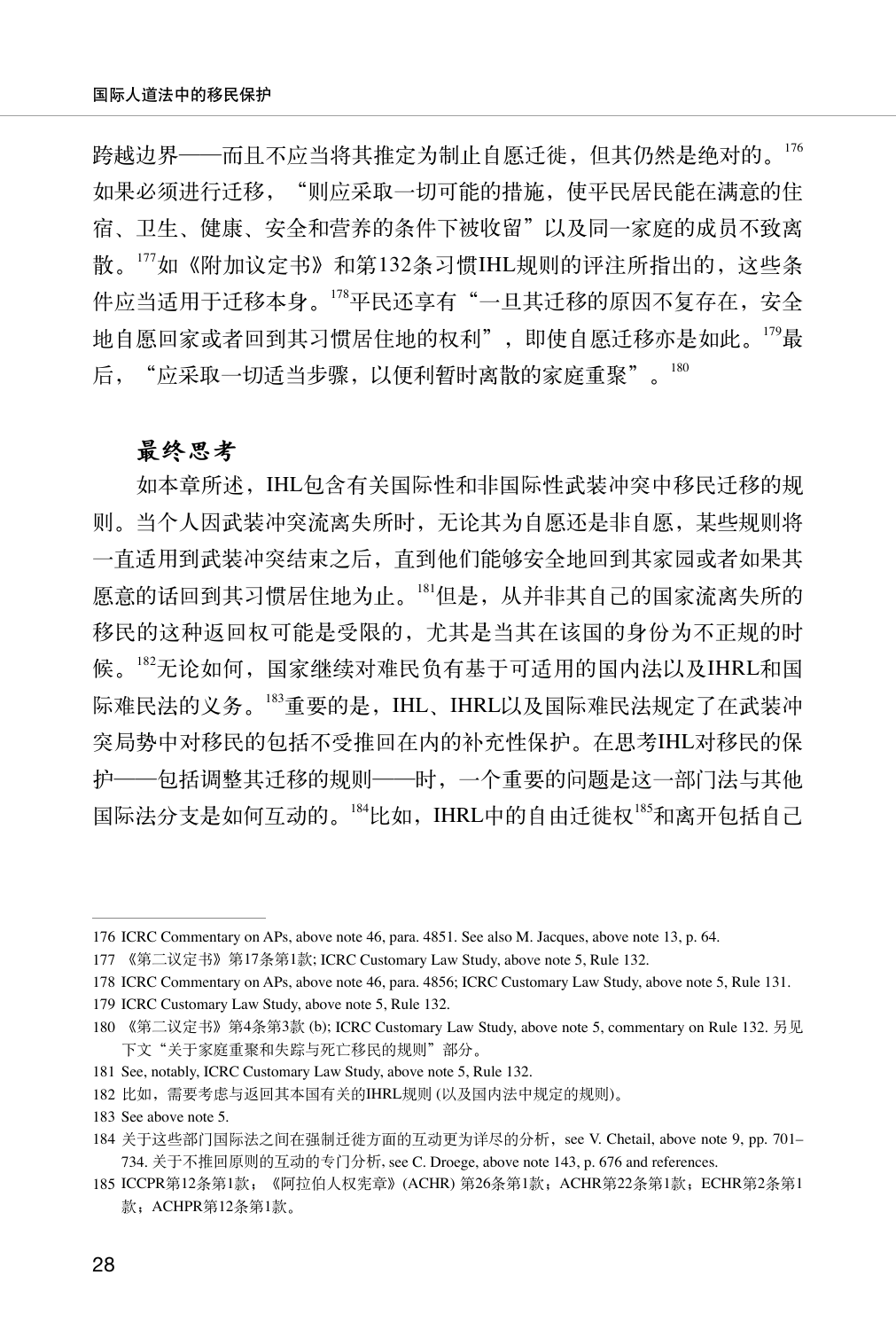

国家在内的任何国家的权利<sup>186</sup>以及有关驱逐外国人的规则<sup>187</sup>是如何与IHL互 动的?与此相关的是,国际难民法是如何与IHL和IHRL互动的?<sup>188</sup>尤其是难 民在冲突结束时返回其原籍国的规则是如何互动的? 189

## 关于家庭重聚和失踪与死亡移民的规则

在武装冲突局势下,因为包括家庭离散或拘留等原因,许多移民可能失 踪或死亡。这通常是违反IHL的直接后果。移民与其家庭成员——通常生活 在不同的国家——的通信可能因其与其所在国使用不同的语言以及信息需要 跨越边界和通过不同国家的当局来递送而特别具有挑战性。这还使收集死亡 移民准确的身份信息变得复杂。另外一个困难是移民可能担心其位于原籍国 的家人遭到驱逐或报复而不想与其家庭重建联系。最后,如果不采取必要措 施识别尸体并将相关信息传递给其家庭,死亡移民可能被报告为失踪。

尽管有实际的挑战,IHL仍规定了一些关于尊重失踪者家庭生活、维持 和重建其家庭联系、查明其命运和下落以及搜寻、收回和识别死者等与移 民有关的重要规则。<sup>190</sup>这些规则的主要目的是防止人员失踪和查明其命运和 下落,向其家庭成员提供关于其命运的已有信息。<sup>191</sup>但是,对失踪和死亡者

<sup>186</sup> UDHR第12条; UCCPR第12条; ACHPR第12条第2款; 《阿拉伯人权宪章》第4条第2款、第27条。

<sup>187</sup> ACHR第22条第9款;《阿拉伯人权宪章》第26条第2款;ACHPR第12条第5款;确保了《欧洲人权 公约》和第一议定书中已包含的权利以外的一些权利和基本自由的《欧洲人权公约第四议定书》, 16 September 1963, ETS 46 (ECHR Protocol 4), Art. 4; Human Rights Committee, General Comment 15/27 of 22 July 1986, para. 10 (关于ICCPR第13条中的明确禁止); Committee on the Elimination of Racial Discrimination, General Recommendation No. 30, 1 October 2004, para. 26; 《保护所有移徙工人及其家庭 成员权利国际公约》, A/RES/45/158, 18 December 1990, Art. 22 (1).

<sup>188</sup> 如, 见1951年《难民公约》关于迁徙自由的第26条以及第28条,根据该条, 当"国家安全或公共秩序 的重大原因另有要求"时,缔约国无须向希望离开其庇护国的难民签发旅行证件。另外,《难民公 约》第32条第1款规定了合法驱逐在一国境内的难民,其仅允许根据国家安全或公共秩序的理由予以驱 逐。另见1951年《难民公约》第32条第2款中不推回的各项例外。

<sup>189</sup> 尤其参见《第四公约》第134条;ICRC Customary Law Study, above note 5, Rule 128; UDHR第13条; ICCPR第22条第4款;ECHR《第四议定书》第3条第2款;ACHR第22条第5款;《阿拉伯人权宪章》第 27条 (a), ACHPR第12条第2款。关于国际难民法中的难民自愿归国问题, 见《关于非洲难民问题特定 方面的公约》,1001 UNTS 45,1969年9月10日,第5条; 《卡塔赫纳宣言》第12项。

<sup>190</sup> 如,见《第四公约》第26条、第27条第1款 (被保护人)、第49条第3款 (占领地)、第82条第2款、第 116条 (被拘禁人);《第一议定书》第4条第3款 (b)、第8条;ICRC Customary Law Study, above note 5, Rules 105, 109, 112, 116, 117, 123, 125, 131.

<sup>191</sup> 《第一议定书》第32条;ICRC Customary Law Study, above note 5, commentary on Rule 117. 关于死者, see ICRC Commentary on APs, above note 46, paras 1203, 1216.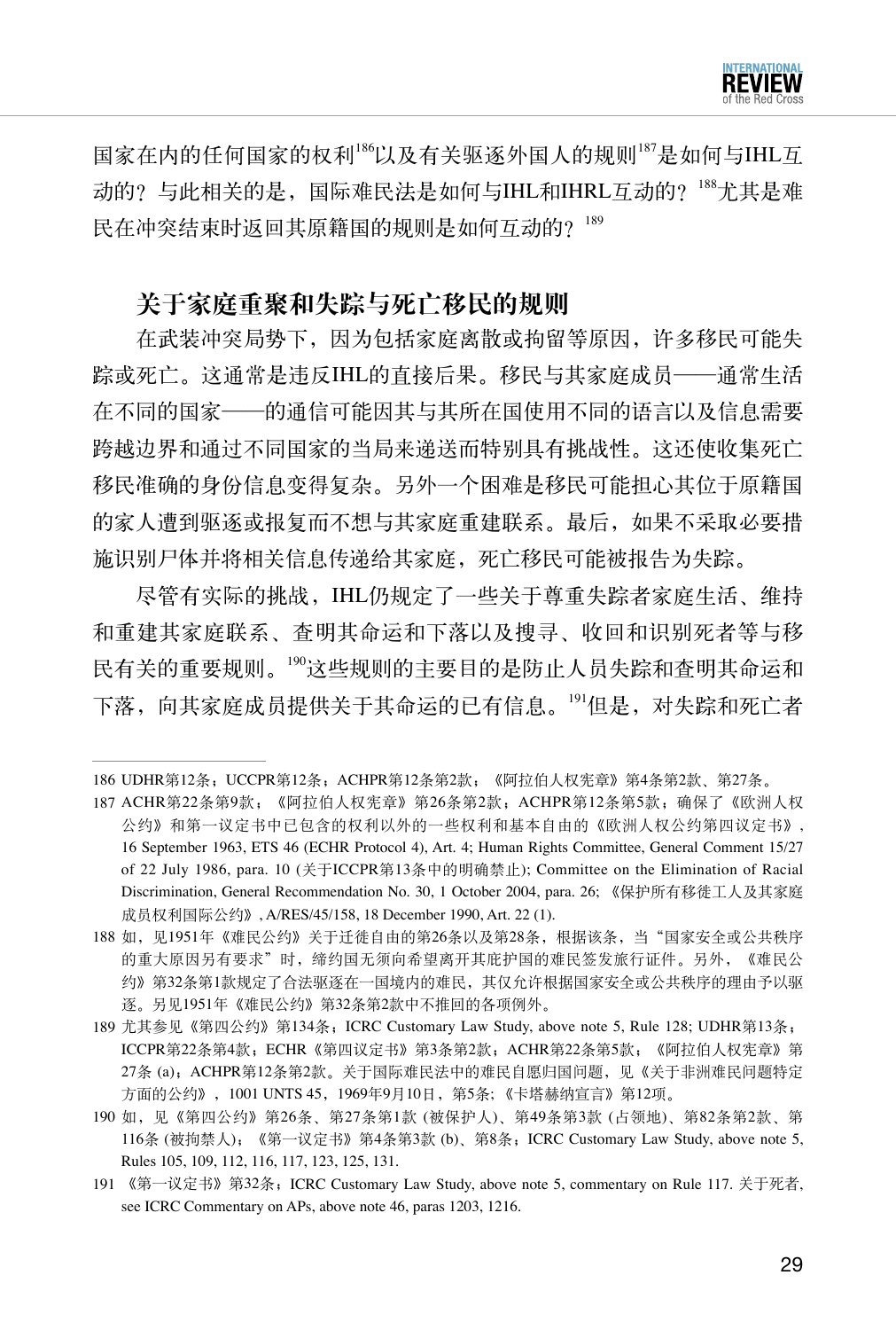承担的义务是一种手段,而不是结果。冲突各方必须尽最大努力向家庭成 员通知其亲友的命运,而且在信息可获得时,他们必须将其提供给其家庭 成员。192IHL关于重建家庭联系、家庭重聚以及说明死亡和失踪的规则在武 装冲突结束后继续适用。如果一个人因武装冲突而失踪,那么在各方义务 得以履行之前这些规则将继续适用。<sup>193</sup>各方继续有义务采取一切可能的措施 说明被报告失踪的人和向其家庭提供其掌握的有关其命运的任何信息。同 样还有与死者有关的义务,尤其是关于搜寻、收集死者遗体并查明其下落 的义务。另外,各方仍然有义务为离散家庭的成员的查找提供便利,以便 其能够恢复家庭联系,有可能的话实现家庭重聚。

## 国际性武装冲突

在国际性武装冲突中,一些IHL规则试图通过在个人被拘留的时候记录 下其信息等方式防止其失踪。<sup>194</sup>冲突各方还有义务使在其领土上或被其占领 的领土上的任何人都能够将纯属个人性质的消息传递给其家庭成员并接收 来自后者的消息,而无论他们身在何处。<sup>195</sup>该义务的适用与家庭成员的位置 无关。<sup>196</sup>如果移民因武装冲突导致与家庭离散,冲突方必须为其亲属为恢复 家庭联系以及可能的重聚所开展的问询提供便利。<sup>197</sup>重要的是,《第一议定 书》第74条发展了《第四公约》第26条,包括对冲突各方以及对该议定书的 第三方缔约国施加了以"一切可能方法"为离散家庭提供便利的义务。<sup>198</sup>根 据《评注》,"这非常符合逻辑,因为在武装冲突期间通常会发生卷入武装

<sup>192</sup> ICRC Customary Law Study, above note 5, Rules 116, 117; ICRC Commentary on APs, above note 46, para. 1216. See also Heike Spieker, "Maintenance and Re-establishment of Family Links and Transmission of Information", in A. Clapham, P. Gaeta and M. Sassòli (eds), above note 7, p. 1120.

<sup>193</sup> 关于《第一议定书》第33、34和74条, see ICRC Commentary on APs, above note 46, paras 149, 1239.

<sup>194</sup> 如,见《第四公约》第24条第3款 (针对全部平民居民)、第43条第2款 (在一方领土上的被保护人)、第 50条第2款 (占领地)、第105-106条 (被拘禁人)、第135-138条和第40条 (被保护人);《第一议定书》第 33条第2款和第78条第3款;ICRC Customary Law Study, above note 5, Rule 123.

<sup>195</sup> 《第四公约》第25条 (针对全部平民居民)。另见第106-107条、第102和105条 (被拘禁人);ICRC Customary Law Study, above note 5, Rules 105, 125, 126.

<sup>196</sup> H. Spieker, above note 192, p. 1100.

<sup>197</sup> 《第四公约》第26条 (针对全部平民居民);《第一议定书》第74条;ICRC Customary Law Study, above note 5, Rule 105. See also Rule 131: "在移送的情况下, 必须采取一切可能的步骤……使家庭成员不致离散"。

<sup>198</sup> M. Bothe, K. J. Partsch and W. A. Solf, above note 34, pp. 507–508.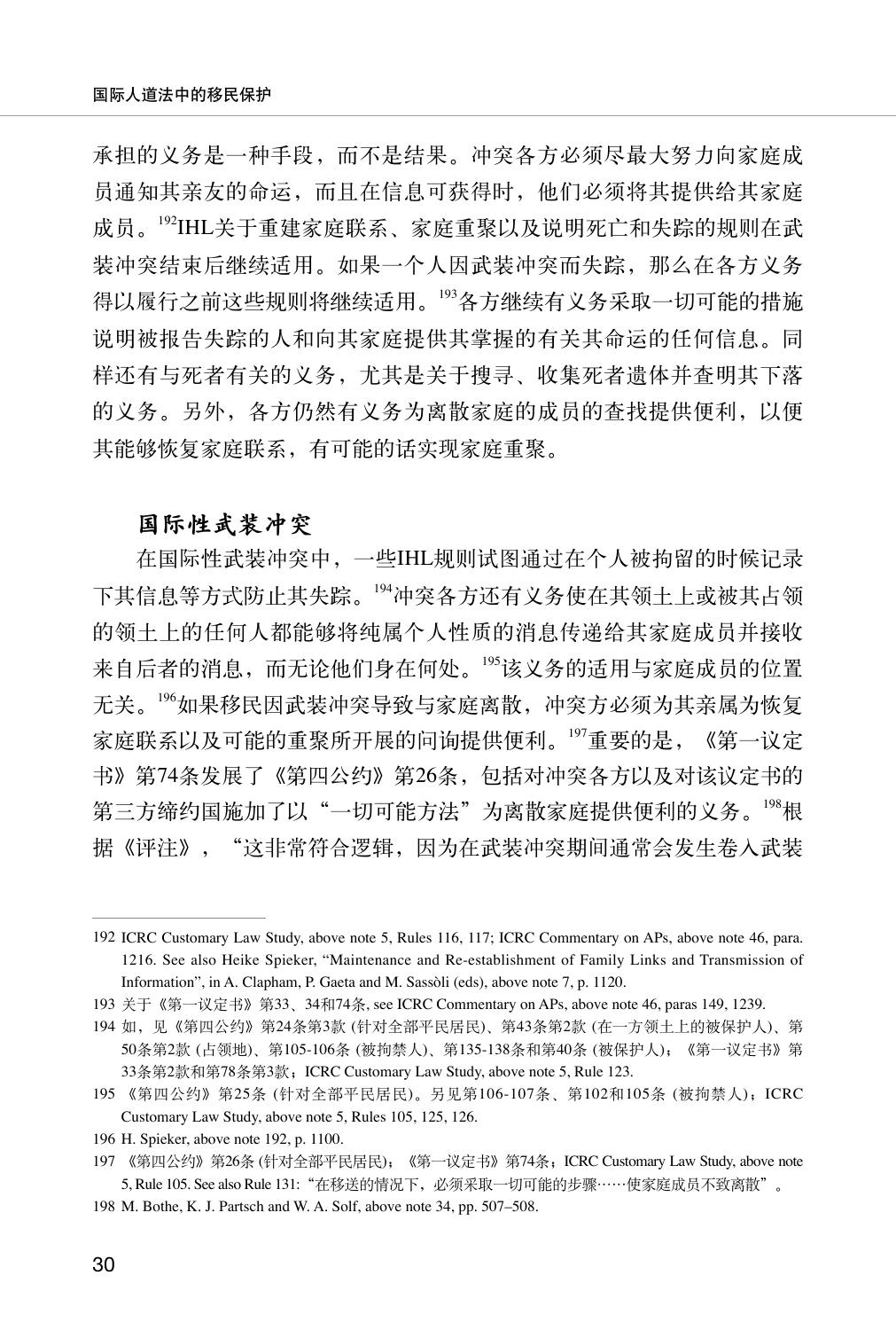冲突的一国国民向中立国寻求避难或被带到中立国的情形"。<sup>199</sup>即使《第一 议定书》不适用,也可以认为第三国具有源于其根据共同第1条确保遵守IHL 职责的与便利家庭重聚有关的义务。200但是,这并不必然导致第三国授予入 境许可的义务。<sup>201</sup>由于移民的家属通常不在冲突国的领土上,使得这一点非 常重要。

在个人被报告失踪的情况下,冲突方必须采取一切可行的步骤说明并 传递有关信息。<sup>202</sup>以《第四公约》为基础,《第一议定书》第33条和习惯国 际法将搜寻失踪者的义务延及四公约未规定的所有其他人员,包括非冲突方 之国家的国民和国籍遭到质疑的人。<sup>203</sup>虽然《第一议定书》不延及冲突方的 国民,但应当按照第32条规定的关于所有的活动都"应当主要受家庭了解其 亲属命运的权利的推动"之一般原则保存记录。204当考虑向原籍国转递信息 时,应当考虑移民不希望恢复家庭联系205或这会对移民或其亲属带来伤害206 的情形。如《第一议定书》第32条评注所指出的,家庭知道其亲属命运的权 利应当与他们的其他关注点——如俘虏是否不愿意与其家庭通信——相平 衡。<sup>207</sup>对于《第四公约》项下的被保护人,可以豁免国家信息局转递信息的 义务,前提是这样做会对相关个人或其家属造成伤害。<sup>208</sup>冲突各方还有义务 寻觅、收集和辨别包括移民在内的死者,从而确保他们的遗骸得以适当处理 并通知家属。<sup>209</sup>《第一议定书》将《第四公约》中的对个人的义务范围扩展

- 204 ICRC Commentary on APs, above note 46, para. 1259.
- 205 Marco Sassòli, Antoine A. Bouvier and Anne Quintin, *How Does Law Protect in War?,* 3rd ed., Vol. 1, ICRC, Geneva, 2011, p. 12.
- 206 A. Petrig, above note 7, p. 268.
- 207 ICRC Commentary on APs, above note 46, paras 1218–1219.
- 208 《第四公约》第137条第2款、第140条; ICRC Commentary on GC IV, above note 27, pp. 531–532.
- 209 《第四公约》第16条第2款 (全体居民)、第129条第2款、第130-131条 (被拘禁人);《第一议定书》第 17、33、34条;ICRC Customary Law Study, above note 5, Rules 112, 116. See also ICRC Customary Law Study, above note 5, Rules 113–115.

<sup>199</sup> ICRC Commentary on APs, above note 46, para. 2998.

<sup>200</sup> 关于共同第1条项下的义务更为详尽的综述,see K. Dörmann and J. Serralvo, above note 151, pp. 707–736.

<sup>201</sup> H. Spieker, above note 192, p. 1121.

<sup>202</sup> 如,见《第四公约》第136-141条 (针对被保护人);《第一议定书》第33条第1-3款 (对于"被敌对方 报告为失踪的人"——比《第四公约》更宽的人员范围);ICRC Customary Law Study, above note 5, Rule 117. 关于《第一议定书》第22条的范围, see M. Bothe, K. J. Partsch and W. A. Solf, above note 34, pp. 198–199. See also A. Petrig, above note 7, pp. 260, 270.

<sup>203</sup> ICRC Customary Law Study, above note 5, Rule 117; ICRC Commentary on APs, above note 46, paras 1222, 1256–1259.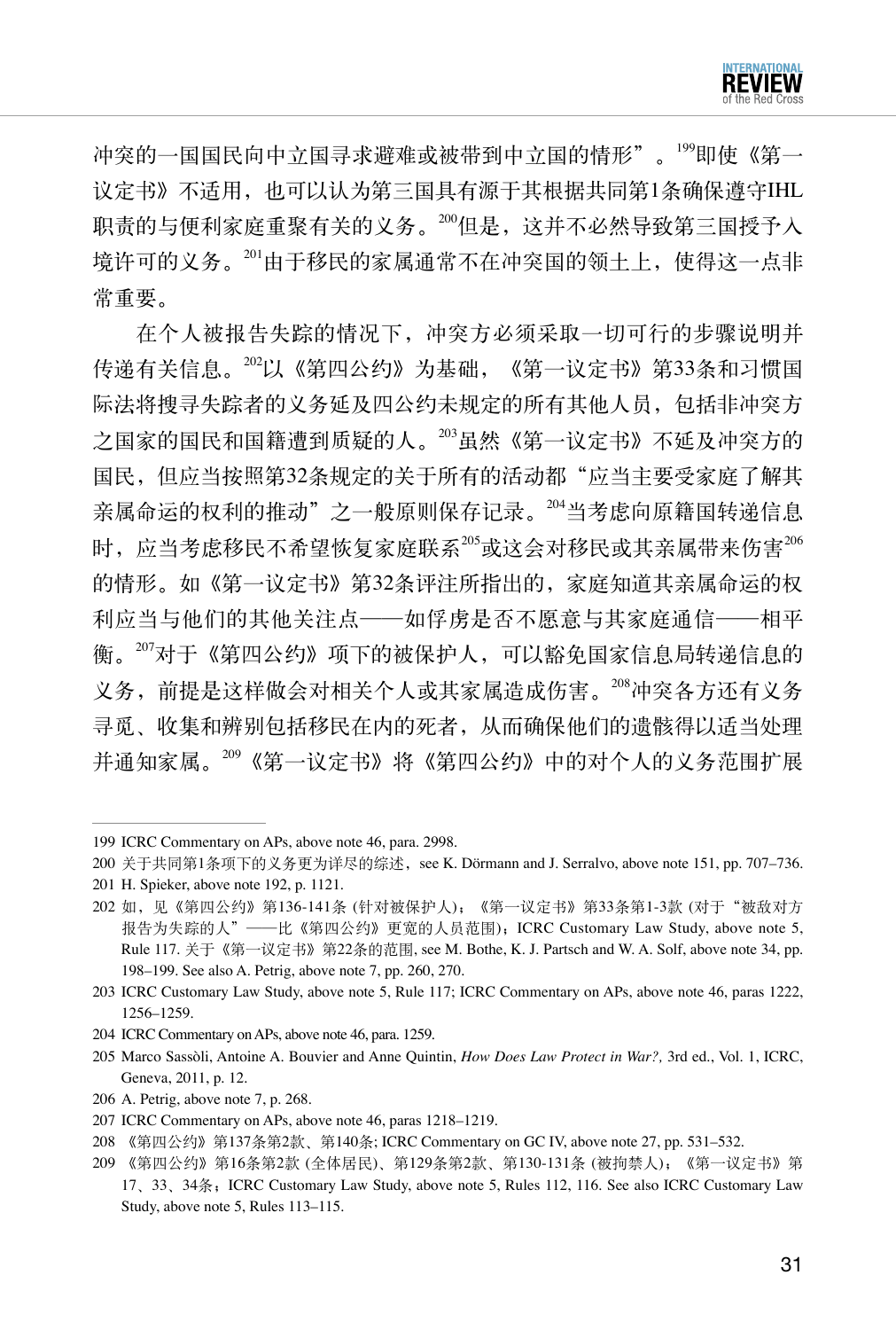到对于因占领致死的人、因占领或敌对行动而在拘禁中死亡的人或者因敌对 行动致死的非该国国民的人尊重其遗骸和尊重、维护和标记坟墓的义务。 该议定书还规定了其他未受规制的问题,包括保护和返还死者遗骸。211

#### 非国际性武装冲突

在非国际性武装冲突中,有许多关于防止个人失踪或走散的规则,以及 重建家庭联系和家庭重聚的规则。<sup>212</sup>所有这些义务的基础是尊重家庭生活的权 利,该权利已经作为一项习惯国际法得到承认。<sup>213</sup>在这些相关规则当中,各方 必须采取一切适当步骤为暂时离散的家庭重聚提供便利,包括通过辨别儿童 身份、建立信息局以及使用中央寻人局等。<sup>214</sup>另外,还有一些涉及在家庭成员 之间交换联系方式的规则。<sup>215</sup>各方必须采取一切可行的步骤对于被报告失踪的 个人作出说明并将其命运通知其家属。<sup>216</sup>他们必须搜寻并收集死者,在处置尸 体前记录所有可获得的信息以识别死者,并确保其遗骸得到适宜的处理。<sup>217</sup>如

《评注》所述,这一规则的本质是当局尽可能地将其亲属的命运或者在适当时 将其坟墓的位置通知其家人。218

# 结 论

在涉及武装冲突中的移民保护时,IHL的主要目的之一是防止强制性人员移 徙,无论是在国内还是国外。这也是关于IHL项下难民 (以及国内流离失所者) 保 护的现有文献的主要关注之一。本文力求探讨的许多IHL规则,不仅保护移民防 止其流离失所,也保护那些生活在正在经历武装冲突的国家或者正在从经历武

<sup>210</sup> M. Bothe, K. J. Partsch and W. A. Solf, above note 34, p. 202.

<sup>211</sup> *Ibid*., pp. 203–204.

<sup>212</sup> 如,见《第二议定书》第4条第3款 (b)、第5条第2款 (b); CRC Customary Law Study, above note 5, Rules 98, 105, 119–120, 123, 132 (防止在移送时家庭离散)。

<sup>213</sup> ICRC Customary Law Study, above note 5, Rule 105.

<sup>214</sup> 《第二议定书》第4条第3款 (b); ICRC Commentary on APs, above note 46, paras 4553–4554.

<sup>215</sup> 《第二议定书》第5条第2款 (b); ICRC Customary Law Study, above note 5, Rules 105, 125, 126.

<sup>216</sup> ICRC Commentary on APs, above note 46, Rules 105, 117.

<sup>217</sup> 《第二议定书》第8条; ICRC Customary Law Study, above note 5, Rules 112, 116. See also Rules 113, 115.

<sup>218</sup> ICRC Commentary on APs, above note 46, para. 4657.